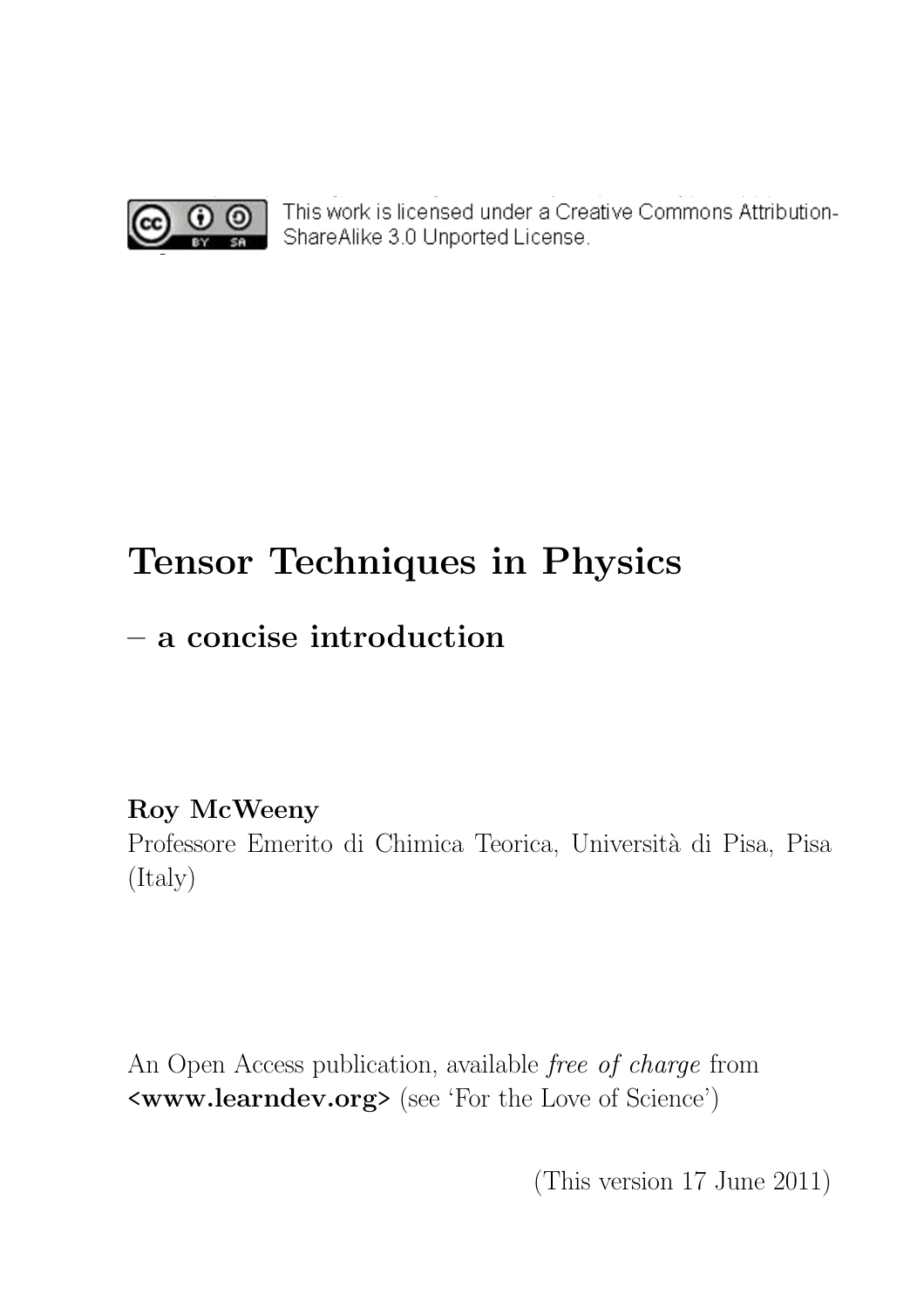# Chapter 1

## Linear vector spaces

#### 1.1 Vectors, bases, components

A general vector<sup>1</sup> in three-dimensional space, may be written as  $\mathsf{v} = \sum_i v_i \mathsf{e}_i$  where  $\mathsf{e}_1, \mathsf{e}_2, \mathsf{e}_3$ form a basis and  $v_1, v_2, v_3$  are *components* of the vector relative to the basis. With a matrix notation

$$
\mathbf{v} = \begin{pmatrix} e_1 & e_2 & e_3 \end{pmatrix} \begin{pmatrix} v_1 \\ v_2 \\ v_3 \end{pmatrix}
$$
 (1.1)

where basis vectors are collected in a row matrix and vector components in a *column*. With an alternative choice of basis, the same vector might be written  $\mathbf{v} = \sum_i \bar{v}_i \bar{\mathbf{e}}_i$ , where  $\bar{\mathbf{e}}_i = \mathbf{e}_1 T_{1i} + \mathbf{e}_2 T_{2i} + \mathbf{e}_3 T_{3i}$  or in matrix form

$$
\left(\begin{array}{cc}\n\overline{e}_1 & \overline{e}_2 & \overline{e}_3\n\end{array}\right) = \left(\begin{array}{cc}\ne_1 & e_2 & e_3\n\end{array}\right) \left(\begin{array}{ccc}\nT_{11} & T_{12} & T_{13} \\
T_{21} & T_{22} & T_{23} \\
T_{31} & T_{32} & T_{33}\n\end{array}\right) \n\tag{1.2}
$$

The last two equations may be written more briefly as

$$
\mathbf{v} = \mathbf{e}\mathbf{v} = \bar{\mathbf{e}}\bar{\mathbf{v}} \quad (a); \qquad \bar{\mathbf{e}} = \mathbf{e}\mathbf{T} \qquad (b). \tag{1.3}
$$

The columns  $\mathbf{v}, \bar{\mathbf{v}}$  represent the vector  $\mathbf{v}$  with respect to the two alternative bases, while the square matrix  $T$  describes the *transformation* from the one basis to the other. Transformations are simply changes of description: the vector v is not affected by the change, being considered an *invariant*. To express v relative to the second basis we shall have to write  $\mathbf{v} = \mathbf{e} \mathbf{\bar{v}} = \mathbf{e} \mathbf{T} \mathbf{\bar{v}}$  and comparison with (1.3a) shows that

$$
\mathbf{v} = \mathbf{T}\bar{\mathbf{v}}, \qquad \bar{\mathbf{v}} = \mathbf{T}^{-1}\mathbf{v}.
$$
 (1.4)

<sup>1</sup>Some knowledge of elementary vector algebra and of the use of matrix notation will be assumed. This may be found elsewhere (e.g. in Book 11 of the series Basic Books in Science, also published on this website). Remember that 'ordinary' three-dimensional vector space is linear (two vectors may be combined by 'addition' to give a third, and may be multiplied by arbitrary numbers) and that the term 'three-dimensional' means that three independent vectors are sufficient to determine all others.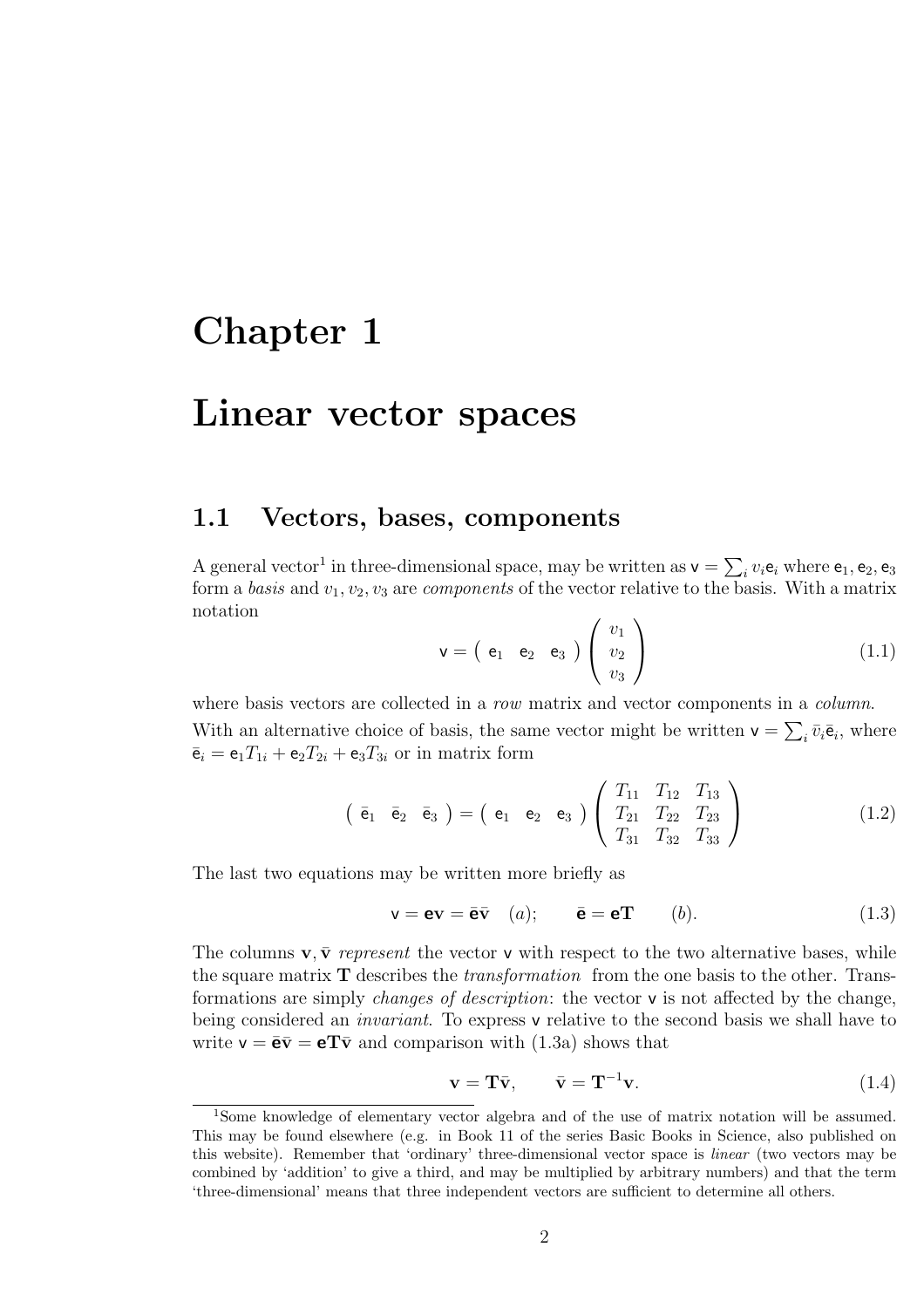Here  $T^{-1}$  is the *inverse* of T, with the property  $TT^{-1} = T^{-1}T = 1$ , where 1 is the *unit* matrix, with elements  $(1)_{ij} = \delta_{ij}$ , where  $\delta_{ij}$  is the 'Kronecker symbol' (=1, for  $i = j$ ; =0, otherwise).

### 1.2 Transformations. The tensor concept

The last few equations allow us to distinguish two types of transformation law. In changing the basis according to (1.2), the basis vectors follow the rule

$$
\mathbf{e}_i \to \bar{\mathbf{e}}_i = \sum_j \mathbf{e}_j T_{ji},\tag{1.5}
$$

(summation limits, 1 and 3, will not usually be shown) while, from  $(1.4)$ ,

$$
v_i \to \bar{v}_i = \sum_j (\mathbf{T}^{-1})_{ij} v_j.
$$
\n(1.6)

In order to compare these two transformation laws it is often convenient to  $transpose<sup>2</sup>$ equation (1.3b)and to write instead of (1.5)

$$
\mathbf{e}_i \to \bar{\mathbf{e}}_i = \sum_j \tilde{T}_{ij} \mathbf{e}_j \tag{1.7}
$$

so that the vectors and transformation matrices occur in the same order in both equations; and also to introduce

$$
\mathbf{U} = \mathbf{T}^{-1}.\tag{1.8}
$$

The 'standard' transformation laws then look nicer:

$$
\bar{v}_i = \sum_j U_{ij} v_j, \qquad \bar{\mathbf{e}}_i = \sum_j \tilde{T}_{ij} \mathbf{e}_j. \tag{1.9}
$$

Each matrix in (1.9), U and  $\tilde{T}$ , may be obtained by taking the inverse of the other and transposing; and the alternative transformations in (1.9) are said to be contragredient. A special symbol is used to denote the double operation of inversion and transposition, writing for any matrix  $\mathbf{A} = \tilde{\mathbf{A}}^{-1}$ ; and since  $\mathbf{T} = \mathbf{U}^{-1}$  it follows that  $\tilde{\mathbf{T}} = \tilde{\mathbf{U}}$ . Both matrices in (1.9) may thus be written in terms of the matrix  $\mathbf{U} (= \mathbf{T}^{-1})$ , the second equation becoming  $\bar{\mathbf{e}}_i = \sum_j \breve{U}_{ij} \mathbf{e}_j$ .

The systematic study of transformations is the subject of the *tensor calculus*, to be developed later in more detail; but even at this point it is useful to anticipate a simple convention to distinguish quantities which follow the two transformation laws in (1.9): the indices that label quantities behaving like the basis vectors  $e_i$  will be left in the subscript position, but those that label quantities transforming like the vector components

<sup>&</sup>lt;sup>2</sup>The transpose of a matrix **A** is indicated by  $\tilde{A}$  and is obtained by interchanging corresponding rows and columns. Note that in transposing a matrix product the factors will appear in reverse order.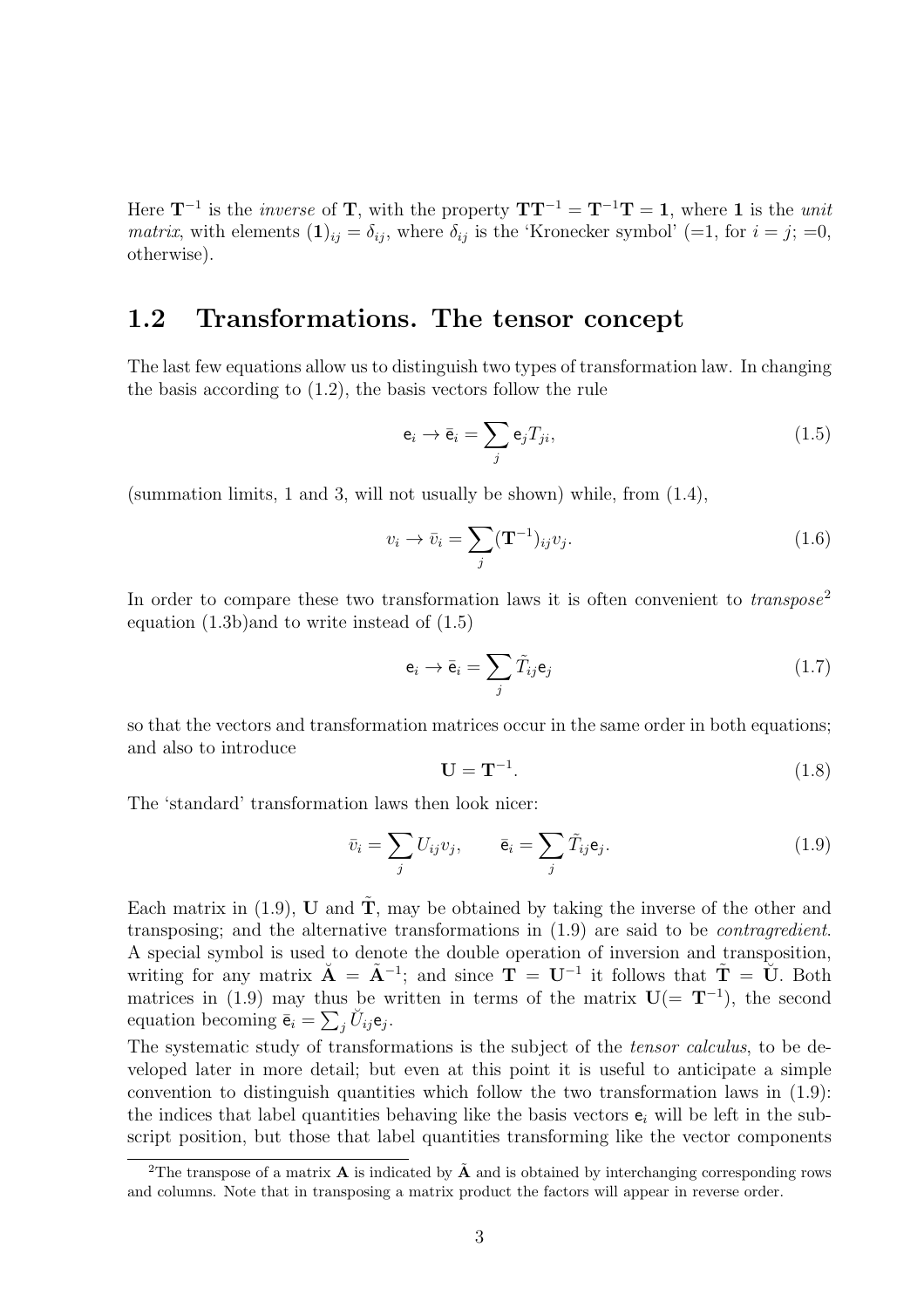$v_i$  will be written with *superscripts*. The two types of transformation are also given the special names 'covariant' and 'contravariant', respectively, and assume the forms

Covariant : 
$$
\mathbf{e}_i \to \bar{\mathbf{e}}_i = \sum_j \breve{U}_{ij} \mathbf{e}_j
$$
 (a)  
Contravariant :  $v^i \to \bar{v}^i = \sum_j U_{ij} v^j$  (b) (1.10)

The fact that the vector **v** is, by definition, *invariant* against a change of coordinate system is now expressed in the equation

$$
\mathbf{v} = \sum_{i} \bar{\mathbf{e}}_{i} \bar{v}^{i} = \sum_{i} \sum_{j} \breve{U}_{ij} \mathbf{e}_{j} \sum_{k} U_{ik} v^{k}
$$

$$
= \sum_{j,k} \left( \sum_{i} U^{-1}{}_{ji} U_{ik} \right) \mathbf{e}_{j} v^{k} = \sum_{j,k} \delta_{jk} \mathbf{e}_{j} v^{k} = \sum_{j} \mathbf{e}_{j} v^{j}
$$

and this invariance property is quite independent of the precise nature of the quantities with upper and lower subscripts.

Sets<sup>3</sup> of quantities  $\{A_i\}$  and  $\{B^i\}$  that transform, when the basis is changed, according to (1.10a) and (1.10b) respectively, are called "rank-1 tensors". Thus,

Covariant : 
$$
A_i \to \bar{A}_i = \sum_j \breve{U}_{ij} A_j
$$
 (a)  
\nContravariant :  $B^i \to \bar{B}^i = \sum_j U_{ij} B^j$  (b) (1.11)

where the covariant quantities transform *cogrediently* to the basis vectors and the contravariant quantities transform contragrediently. From one covariant set and one contravariant set we can always form an invariant

$$
\sum_{i} A_{i} B^{i} = \text{invariant},\tag{1.12}
$$

which is a tensor of rank zero. In later Sections we meet tensors of higher rank.

### 1.3 Scalar products and the metric

In elementary vector analysis the three basis vectors  $e_1, e_2, e_3$  define the axes of a rectilinear Cartesian coordinate system are thus chosen to be orthogonal and of unit length: this means there exists a *scalar product*,  $e_i \cdot e_j = |e_i||e_j|\cos\theta_{ij}$ ,  $|e_i|$  and  $|e_j|$  being the lengths

 $3A$  whole set is indicated by putting a typical member in braces,  $\{\ldots\}$ .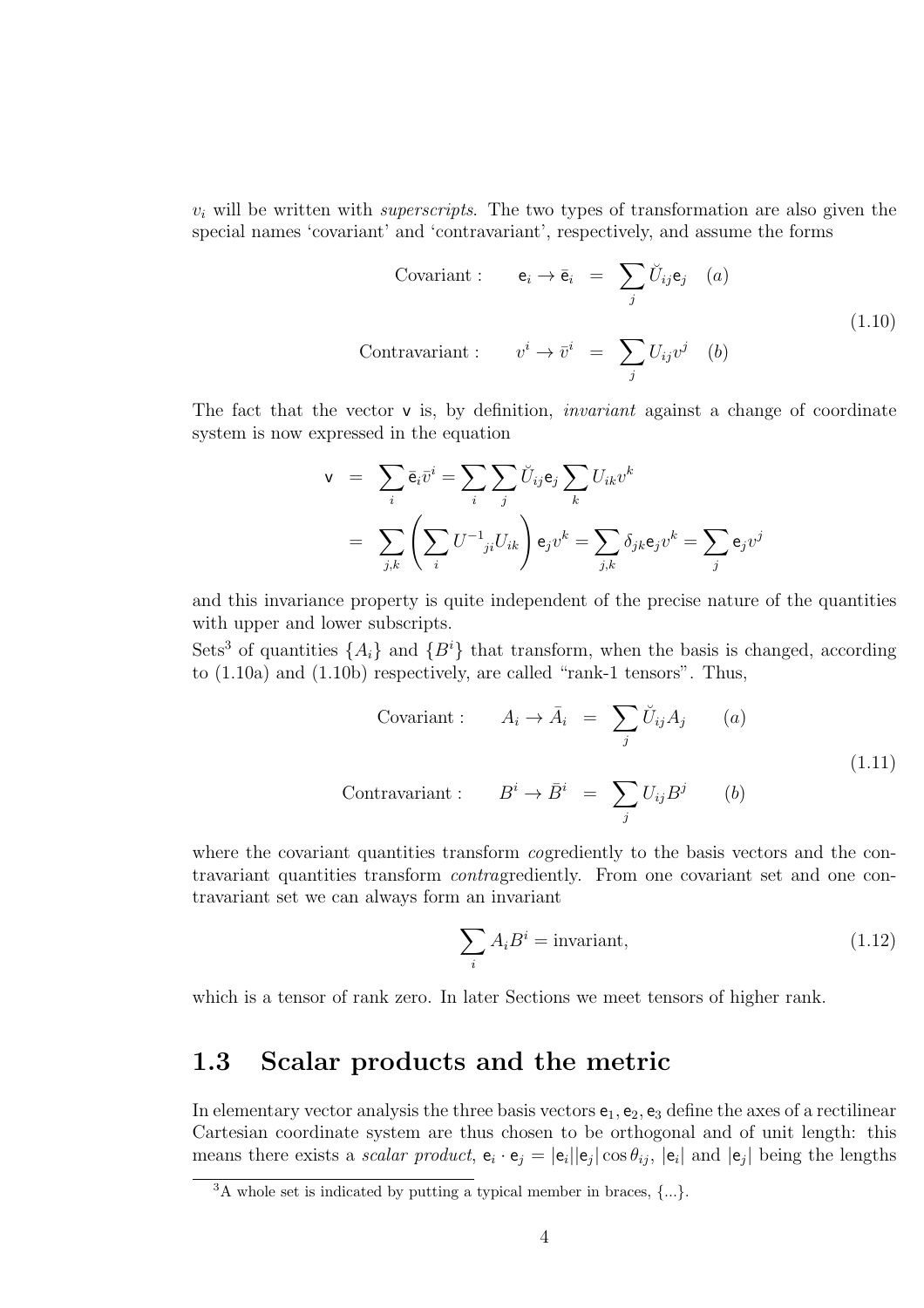of the vectors and  $\theta_{ij}$  the angle between them, and that  $e_i \cdot e_j = \delta_{ij}$ . Such a space is said to possess a metric, which makes it possible to define the length of any vector and the angle between any pair of vectors. In general, the so-called 'metric matrix' is simply the array of all basis-vector scalar products:

$$
\mathbf{g} = \left( \begin{array}{ccc} \mathbf{e}_1 \cdot \mathbf{e}_1 & \mathbf{e}_1 \cdot \mathbf{e}_2 & \mathbf{e}_1 \cdot \mathbf{e}_3 \\ \mathbf{e}_2 \cdot \mathbf{e}_1 & \mathbf{e}_2 \cdot \mathbf{e}_2 & \mathbf{e}_2 \cdot \mathbf{e}_3 \\ \mathbf{e}_3 \cdot \mathbf{e}_1 & \mathbf{e}_3 \cdot \mathbf{e}_2 & \mathbf{e}_3 \cdot \mathbf{e}_3 \end{array} \right)
$$
(1.13)

and when the basis vectors are orthogonal and of unit length this means  $g = 1$ , with 1s on the diagonal and 0s elsewhere. It is, however, often useful to use an oblique basis in which the vectors are neither orthogonal nor of unit length: in such cases g is non-diagonal, but (by definition) always symmetric.

To express a scalar product  $x \cdot y$  in terms of the vector *components* we then use

$$
\mathbf{x} \cdot \mathbf{y} = \left(\sum_i x^i \mathbf{e}_i\right) \cdot \left(\sum_j y^j \mathbf{e}_j\right) = \sum_{i,j} x^i y^j (\mathbf{e}_i \cdot \mathbf{e}_j) = \sum_{i,j} x^i g_{ij} y^j,
$$

or, in matrix notation,

$$
\mathbf{x} \cdot \mathbf{y} = \tilde{\mathbf{x}} \mathbf{g} \mathbf{y} \tag{1.14}
$$

where  $\tilde{\mathbf{x}}$ , the *transpose* of  $\mathbf{x}$ , is the *row* matrix  $\tilde{\mathbf{x}} = (x^1, x^2, x^3)$ . We note that when the basis is rectangular Cartesian, with  $g = 1$ ,

$$
\mathbf{x} \cdot \mathbf{y} = x^1 y^1 + x^2 y^2 + x^3 y^3, \qquad |\mathbf{x}|^2 = \mathbf{x} \cdot \mathbf{x} = (x^1)^2 + (x^2)^2 + (x^3)^2. \tag{1.15}
$$

When the vectors are *unit* vectors,  $|x| = |y| = 1$  and the scalar product defines the angle between the two vectors:

$$
x \cdot y = \cos \theta = x^1 y^1 + x^2 y^2 + x^3 y^3 \tag{1.16}
$$

– expressions familiar from elementary Cartesian geometry. It is also to be noted that the metric matrix may be written as a column-row product:

$$
\mathbf{g} = \begin{pmatrix} \mathbf{e}_1 \\ \mathbf{e}_2 \\ \mathbf{e}_3 \end{pmatrix} \cdot \begin{pmatrix} \mathbf{e}_1 & \mathbf{e}_2 & \mathbf{e}_3 \end{pmatrix} = \tilde{\mathbf{e}} \cdot \mathbf{e}, \qquad (1.17)
$$

where the dot applies to all pairs of elements from the column and the row.

### 1.4 The reciprocal basis

In the non-trivial case where  $g$  is not the unit matrix and the basis is consequently oblique, it is convenient to introduce, alongside the 'direct' basis e, a 'reciprocal' basis f defined by

$$
\mathbf{f} = \mathbf{e}\mathbf{g}^{-1}, \quad (\mathbf{f}_i = \sum_j \mathbf{e}_j (\mathbf{g}^{-1})_{ji})
$$
(1.18)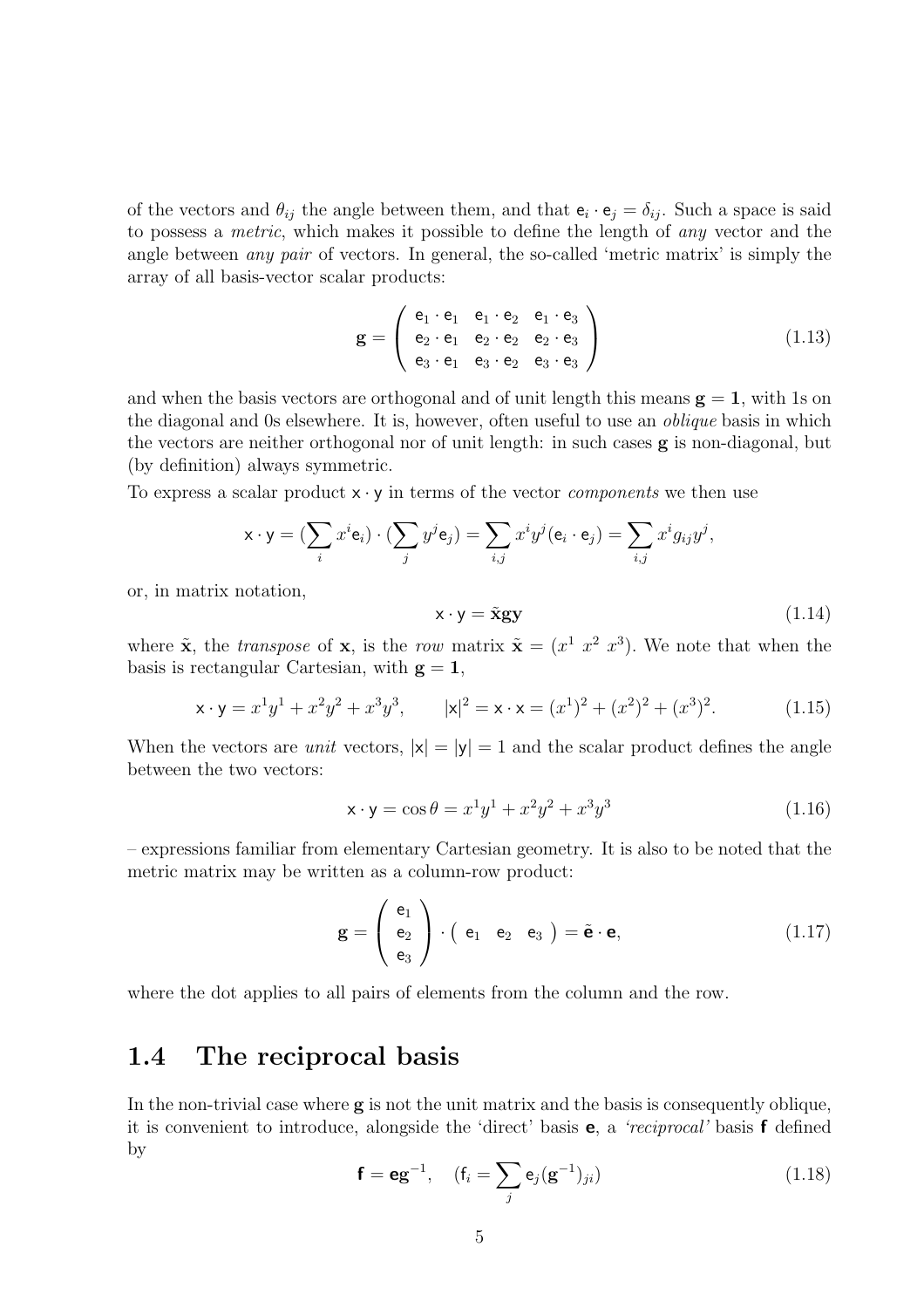in which the existence of the inverse matrix  $g^{-1}$  is guaranteed by the assumed linear independence of the two basis sets. According to (1.17), the scalar products of any vector  $e_i$  of the direct basis and any  $f_i$  of the reciprocal basis may be displayed in the matrix

$$
\tilde{\mathbf{e}} \cdot \mathbf{f} = \tilde{\mathbf{e}} \cdot \mathbf{eg}^{-1} = \mathbf{gg}^{-1} = \mathbf{1}.\tag{1.19}
$$

In other words,

$$
\mathbf{e}_i \cdot \mathbf{f}_j = \mathbf{f}_j \cdot \mathbf{e}_i = \delta_{ij} \tag{1.20}
$$

– which means that every reciprocal vector  $f_i$  is perpendicular to the other two *direct* vectors  $e_j, e_k$   $(j, k \neq i)$  and has a length reciprocal to that of the direct vector  $e_i$ . Although it is commonly said that  $e = (e_1 \cdot e_2 \cdot e_3)$  defines the 'direct space', while  $f = (f_1 \cdot f_2 \cdot f_3)$ defines the 'reciprocal space', it should be clearly understood that there is only one space, in which **e** and **f** provide alternative bases, linked by the transformation  $(1.18)$ . It is therefore possible to express any given vector v equally well in terms of either the e's or the f's. It is convenient to use  $e^i$  as a new name for the reciprocal vector  $f_i$ , noting that this vector is *not* the same as  $e_i$ , thus obtaining from equation (1.18) the definition

$$
\mathbf{e}^i = \sum_{j} \mathbf{e}_j (\mathbf{g}^{-1})_{ji}.\tag{1.21}
$$

Let us put  $\mathsf{v} = \sum_i \mathsf{f}_i v_i$ , where  $v_i$  will be the *i*-component of  $\mathsf{v}$  with respect to the *reciprocal* basis: then, as a result of (1.20), it follows that  $v_i = \mathsf{f}_i \cdot \mathsf{v}$ . Consequently, we can write the vector v in two forms:

Direct space : 
$$
\mathbf{v} = \sum_{i} \mathbf{e}_{i} v^{i}
$$
  $v^{i} = \mathbf{e}^{i} \cdot \mathbf{v}$  (a)  
Reciprocal space :  $\mathbf{v} = \sum_{i} \mathbf{e}^{i} v_{i}$   $v_{i} = \mathbf{e}_{i} \cdot \mathbf{v}$ . (b)

The scalar-product expressions for the components both follow as a result of  $(1.20)$ , which we now rewrite as

$$
\mathbf{e}_i \cdot \mathbf{e}^j = \mathbf{e}^j \cdot \mathbf{e}_i = \delta_{ij}.\tag{1.23}
$$

To summarize, then, we have obtained two equivalent forms of any vector:

$$
\mathbf{v} = \sum_{i} \mathbf{e}_{i} v^{i} = \sum_{i} \mathbf{e}^{i} v_{i}.
$$
 (1.24)

The first sum in  $(1.24)$  is known to be invariant against *any* basis change (see  $(1.10)$  *et seq*). It must later be confirmed that the superscript/subscript notation for reciprocal vectors and corresponding components is appropriate i.e. that they do indicate contravariant and covariant character, respectively.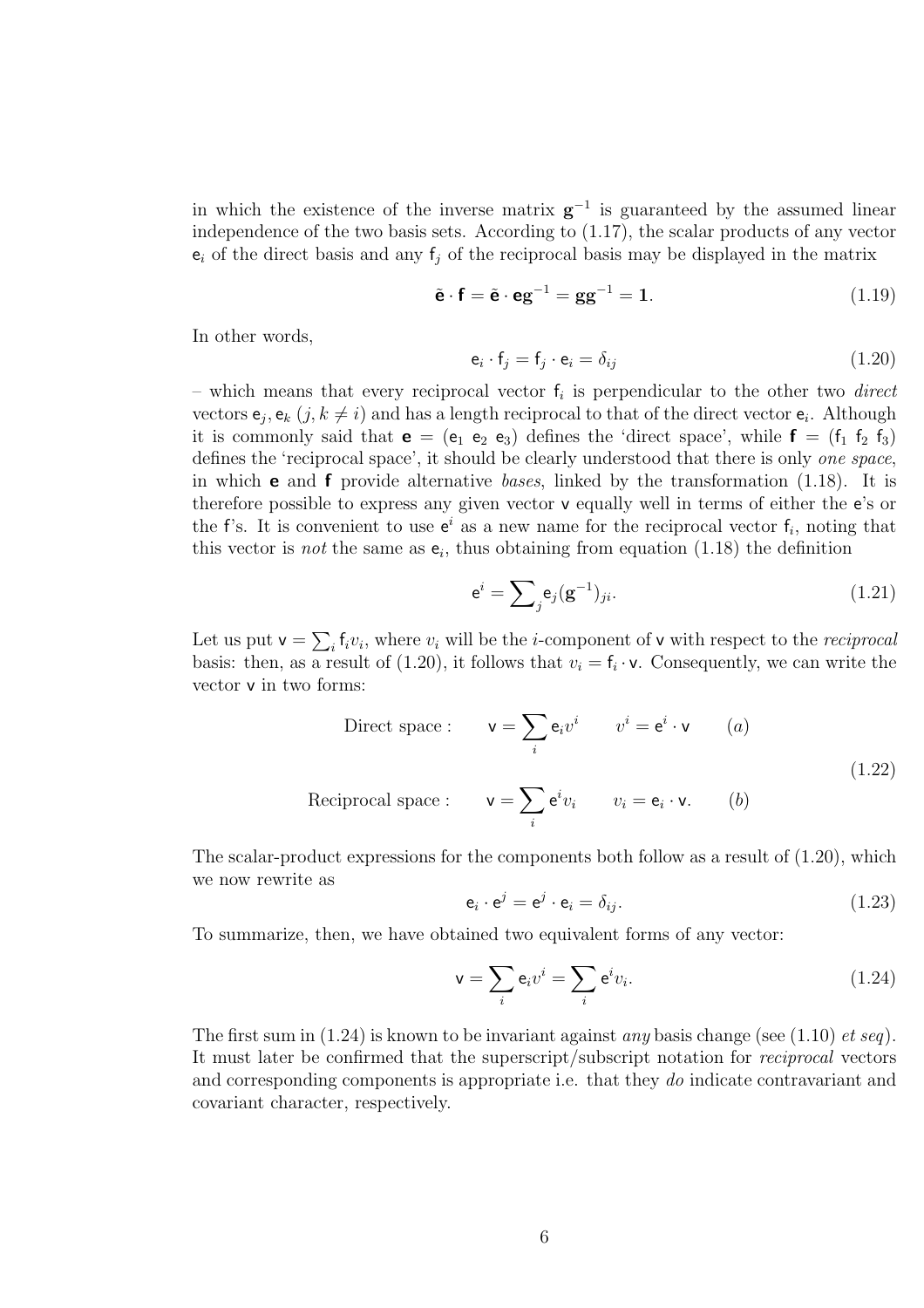# Chapter 2

## Elements of tensor algebra

### 2.1 Tensors of higher rank

Let us return to the two fundamental transformation laws  $(1.10a,b)$ , for basis vectors and vector components in a linear vector space, namely

Covariant : 
$$
\mathbf{e}_i \to \bar{\mathbf{e}}_i = \sum_j \breve{U}_{ij} \mathbf{e}_j
$$
 (a)  
Contravariant :  $v^i \to \bar{v}^i = \sum U_{ij} v^j$  (b) (2.1)

 $\overline{i}$ 

The idea of classifying various entities according to their transformation properties is easily generalized: if, for example,  $\{\phi^i\}$  and  $\{\psi^j\}$  are two contravariant sets of rank 1, then the set of all products  $\{\phi^i\psi^j\}$  forms a contravariant set of rank 2, with the transformation law

$$
\phi^i \psi^j \to \bar{\phi}^i \bar{\psi}^j = \sum_{k,l} U_{ik} U_{jl} \phi^k \psi^l, \qquad (2.2)
$$

the individual products being the contravariant components of a tensor of rank 2. More generally, sets of quantities  $\{A^{ij}\}, \{A^i_{ij}\}, \{A_{ij}\}\$ are, respectively, contravariant, 'mixed' and covariant tensor components when they transform in such a way that<sup>1</sup>

$$
\bar{A}^{ij} = \sum_{k,l} U_{ik} U_{jl} A^{kl} , \qquad (a)
$$
  

$$
\bar{A}^{i}_{.j} = \sum_{k,l} U_{ik} \breve{U}_{jl} A^{k}_{.l} , \qquad (b)
$$
  

$$
\bar{A}_{ij} = \sum_{k,l} \breve{U}_{ik} \breve{U}_{jl} A_{kl} , \qquad (c)
$$
 (2.3)

and when there are m factors of U-type and n of  $\check{U}$ -type then we speak of a tensor of rank  $(m+n)$ , with m degrees of contravariance and n of covariance. The *order* of the upper and

 $\frac{1}{1}$ A dot is used to indicate the position of a 'missing' index, to avoid possible ambiguity (see text).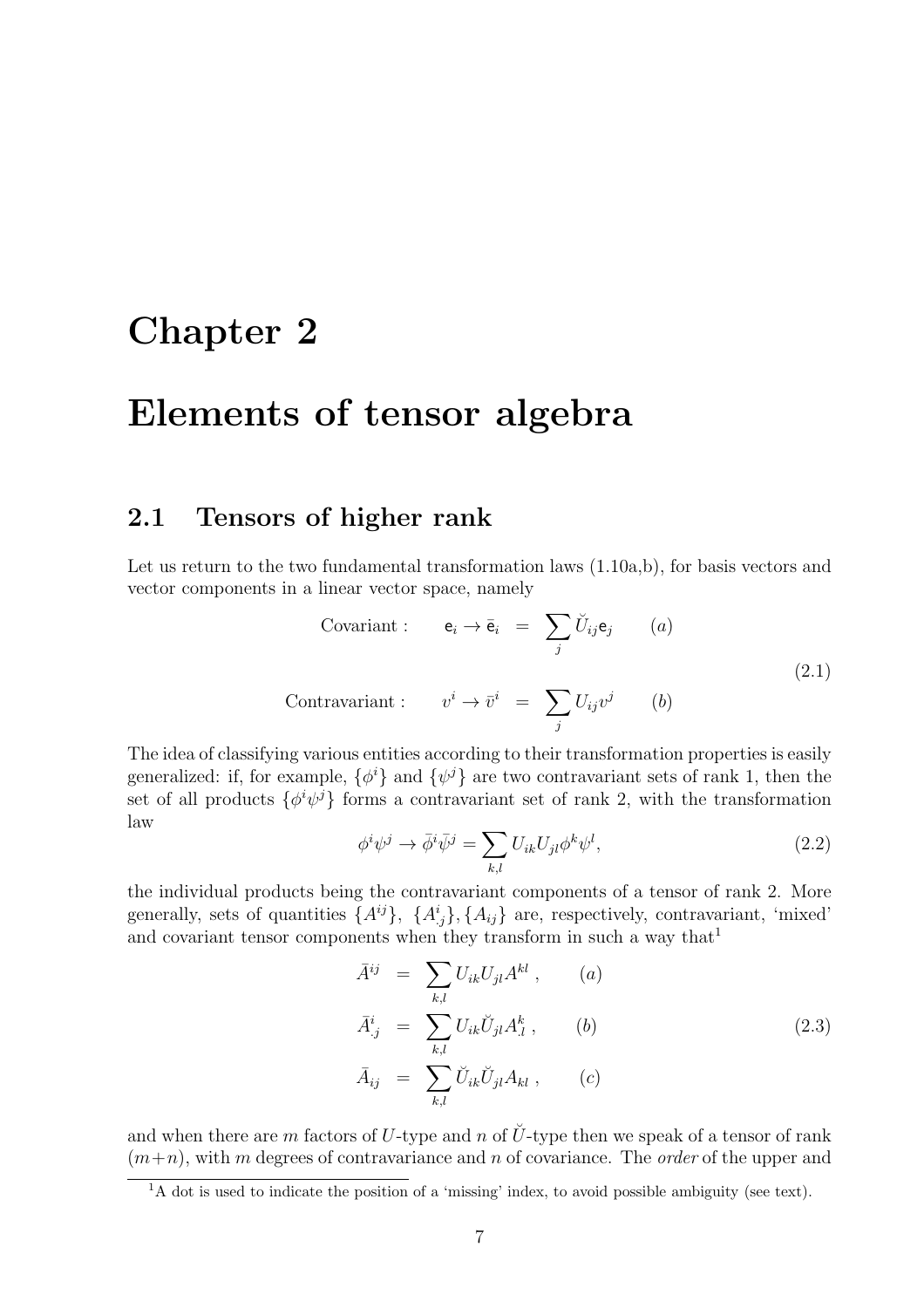lower indices is of course important; any missing indices in either sequence are commonly indicated using dots. As a simple example, it may be noted that the components of the metric,  $g_{ij} = e_i \cdot e_j$ , form a rank-2 covariant set because in the basis change (2.1a) they are replaced by

$$
\bar{g}_{ij} = \sum_{k,l} \breve{U}_{ik} \breve{U}_{jl} g_{kl},\tag{2.4}
$$

as in the last equation of (2.3).

### 2.2 Metric of the reciprocal basis

We are now in a position to verify that the reciprocal vectors  $\{e^{i}\}\$ in (1.24) do indeed follow the *contravariant* transformation law  $(1.11b)$ . Thus, the analogue of  $(1.21)$ , after a basis change, will be

$$
\bar{\mathbf{e}}^i = \sum_j \bar{\mathbf{e}}_j (\bar{\mathbf{g}}^{-1})^{ji},\tag{2.5}
$$

where  $\bar{\mathbf{g}}$  is defined like  $\mathbf{g}$  but in terms of the new basis vectors  $\{\bar{\mathbf{e}}_i\}$ . Here we have anticipated the contravariant nature of the elements of  $g^{-1}$ , whose transformation properties must now be confirmed. To do so we express **g** in the form (1.17): thus  $\mathbf{g} = \tilde{\mathbf{e}} \cdot \mathbf{e}$  and on transformation (writing (1.10a) as  $\bar{\mathbf{e}} = \mathbf{e} \mathbf{U}^{-1}$ )

$$
\bar{\mathbf{g}} = \tilde{\bar{\mathbf{e}}} \cdot \bar{\mathbf{e}} = \tilde{\mathbf{U}}^{-1} \tilde{\mathbf{e}} \cdot \mathbf{e} \mathbf{U}^{-1} = \tilde{\mathbf{U}}^{-1} \mathbf{g} \mathbf{U}^{-1}.
$$

On remembering that the inverse of a product is the product of the inverses in reverse order, we may write  $\bar{\mathbf{g}}^{-1} = \mathbf{U}\mathbf{g}^{-1}\tilde{\mathbf{U}}$  and hence the elements of the inverse metric transform according to

$$
(\mathbf{g}^{-1})^{ij} \to (\bar{\mathbf{g}}^{-1})^{ij} = \sum_{k,l} U_{ik} U_{jl} (\mathbf{g}^{-1})^{kl}
$$
 (2.6)

The indices on the matrix  $g^{-1}$  are thus correctly shown in the upper position, its elements evidently forming a rank-2 *contravariant* set<sup>2</sup>.

On using  $(2.6)$  in  $(2.5)$  it follows at once that

$$
\overline{e}^i = \sum_j \overline{e}_j (\overline{\mathbf{g}}^{-1})^{ji}
$$
  
= 
$$
\sum_j \sum_m \mathbf{e}_m \breve{U}_{jm} \sum_{k,l} U_{jk} (\mathbf{g}^{-1})^{kl} U_{il}
$$
  
= 
$$
\sum_k \mathbf{e}_k \sum_l (\mathbf{g}^{-1})^{kl} U_{il} = \sum_l U_{il} \mathbf{e}^l.
$$

<sup>&</sup>lt;sup>2</sup>This also follows from the fact that  $g^{-1}$  is the metrical matrix for the *reciprocal* basis, according to (1.21), with elements  $e^i \cdot e^j$  – justifying the contravariant position of the indices.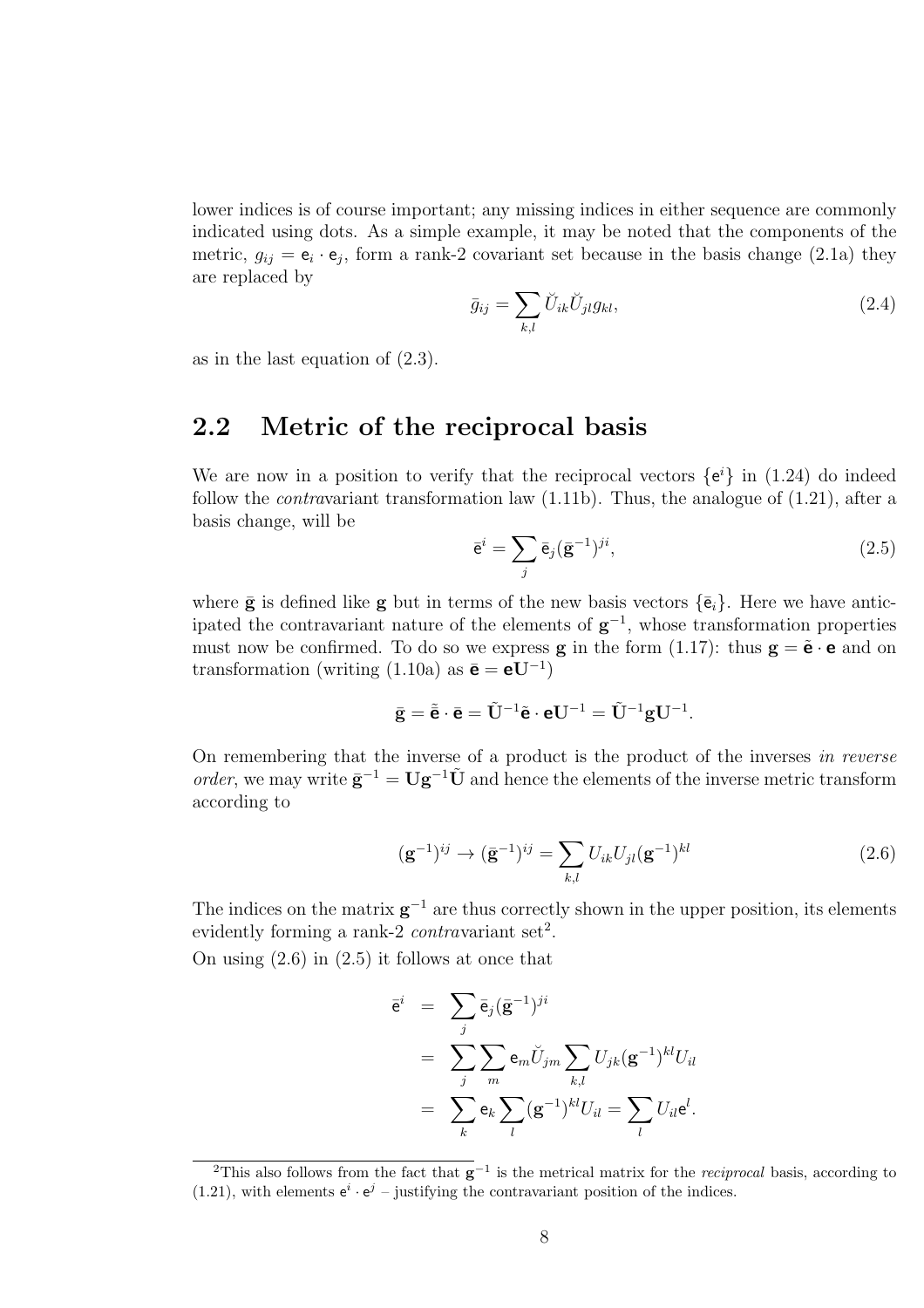In other words the result of a basis change is

$$
\mathbf{e}^i \to \bar{\mathbf{e}}^i = \sum_j U_{ij} \mathbf{e}^j \tag{2.7}
$$

– confirming again that the reciprocal vectors  $\{e^i\}$  form a rank-1 contravariant set.

## 2.3 The metric tensors: raising and lowering of indices

At this point we notice that the practice of writing row/column indices on the transformation matrix U always in the subscript position (with no tensorial significance) introduces an anomaly: when summing over a repeated index in, for example, equations (2.2) and (2.6), the index appears once in the upper position and once in the lower; but the positions of the remaining indices do not correctly indicate the tensor character of the result. This anomaly may be removed by a simple change of notation: the row index in  $U_{ij}$  will be raised to the upper position, and similarly for the column index in  $\check{U}_{ij}$ . From now on, then,

$$
U_{ij} \to U_j^i, \qquad \breve{U}_{ij} \to \breve{U}_i^j. \tag{2.8}
$$

With this new notation,  $(2.1a)$  and  $(2.7)$  may be rewritten as

$$
\mathbf{e}_i \to \bar{\mathbf{e}}_i = \sum_j \breve{U}_i^j \mathbf{e}_j \quad (a), \qquad \mathbf{e}^i \to \bar{\mathbf{e}}^i = \sum_j U_j^i \mathbf{e}^j \quad (b), \tag{2.9}
$$

where the tensor character of the result is in each case correctly indicated by the position of the un-summed index. It is easily verified that, with corresponding changes, all the tensor equations encountered so far become notationally consistent. Thus for example the equations (2.3) take the form

$$
\bar{A}^{ij} = \sum_{k,l} U_k^i U_l^j A^{kl} \quad (a); \quad \bar{A}_{.j}^i = \sum_{k,l} U_k^i \bar{U}_j^l A_{.l}^k \quad (b); \quad \bar{A}_{ij} = \sum_{k,l} \bar{U}_i^k \bar{U}_j^l A_{kl} \quad (c). \quad (2.10)
$$

The un-summed indices on the right then correctly show, in each case, the tensor character of the results on the left.

Finally, two important properties of the metric will be noted. These become evident when the reciprocal, vectors defined in (1.21), are written in subscript/superscript notation as

$$
\mathbf{e}^i = \sum_j g^{ij} \mathbf{e}_j,\tag{2.11}
$$

where  $g^{ji}$  is the ji-element of the reciprocal matrix  $g^{-1}$ . This means that summation over a common index  $(j)$ , one upper and one lower, has effectively removed the covariance of  $e_i$  and replaced it by contravariance. In the same way it is easy to verify that the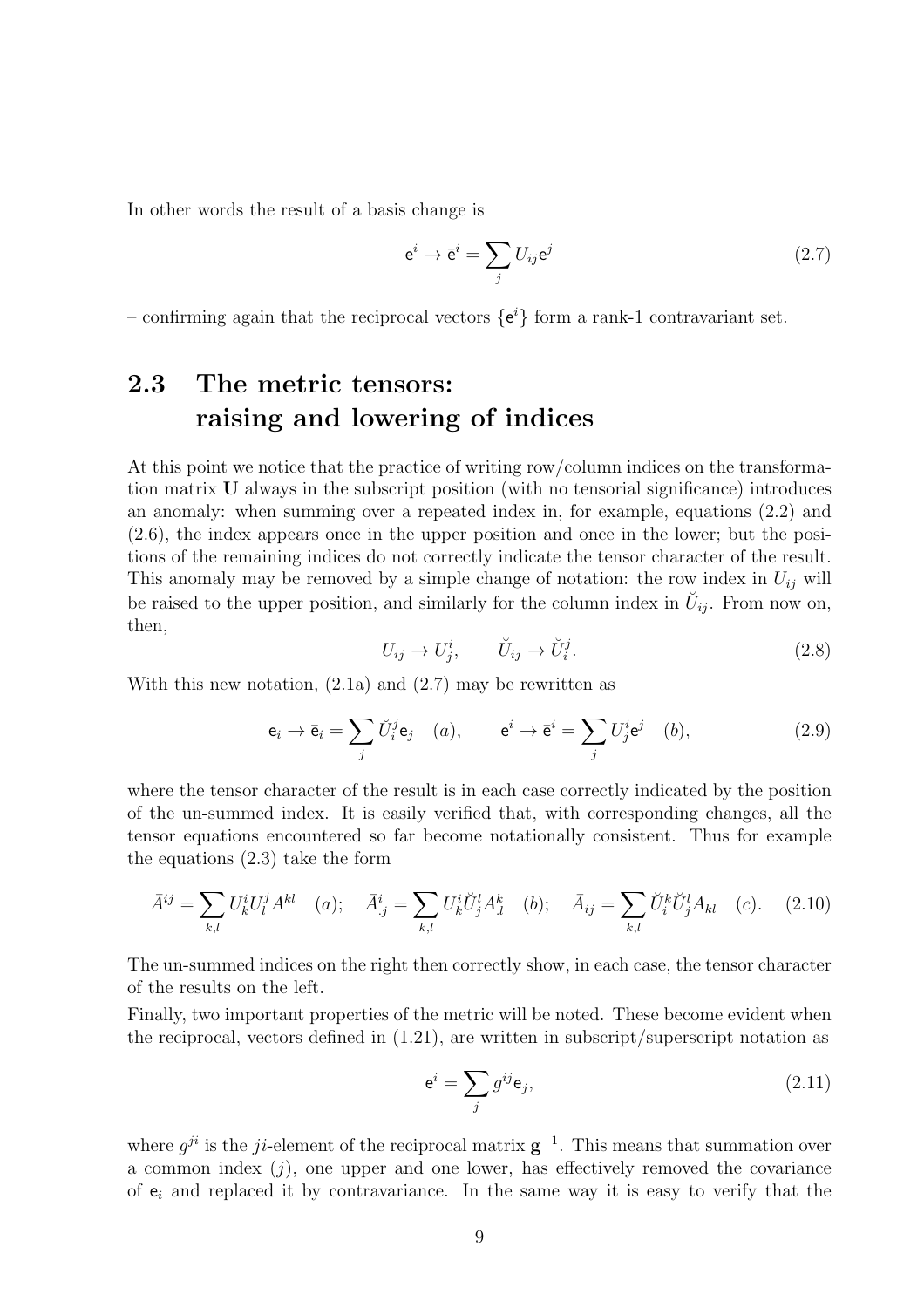contravariant vectors  $e_i$  are replaced by their covariant counterparts on multiplying by the doubly covariant quantities  $g_{ij}$  and summing over the common index j:

$$
\mathbf{e}_i = \sum_j g_{ij} \mathbf{e}^j. \tag{2.12}
$$

The metric tensors,  $g^{ij}$  and  $g_{ij}$ , thus provide, respectively, the means of 'raising or lowering a tensor index' i.e. changing one degree of tensor character from covariance to contravariance or vice versa. Of course, this operation does not change the tensor quantities themselves in any way: it changes only the mode in which they are described. We note in passing that the metric tensors in the direct and reciprocal bases are related by

$$
g_{ij}g^{jk} = \delta_i^k \tag{2.13}
$$

– this expressing (in tensor notation) the fact that the metric matrices are related by  $gg^{-1} = 1.$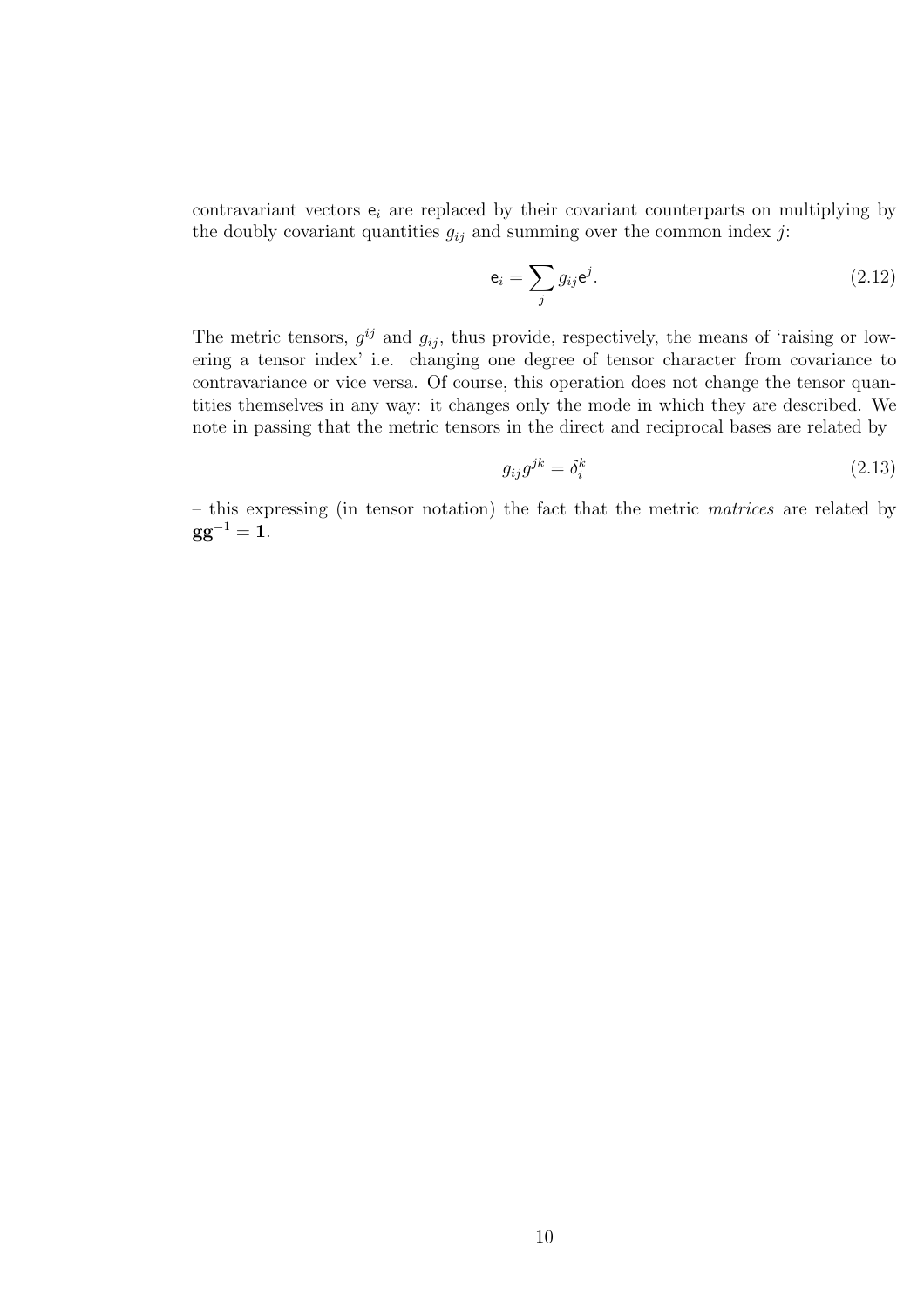## Chapter 3

## The tensor calculus

#### 3.1 General coordinate systems

So far, it was assumed always that the coordinate system was *rectilinear*: there was a unique set of basis vectors, defining the directions of the axes, and the position of every point in space was specified by giving the components of its position vector relative to those same axes. The only transformations considered were those in which the axes were simply rotated about the origin, through angles determined by the given elements of the matrix T. The transformations were linear. It is often useful, however, to employ more general coordinates,  $q_1, q_2, \ldots$ , such that every point in space is identified as a point of intersection of the surfaces on which  $q_1 = \text{constant}$ ,  $q_2 = \text{constant}$ , etc.. Thus,  $q_1, q_2, q_3$  might be the spherical polar coordinates  $r, \theta, \phi$  (Fig.1) and the surfaces considered would then be a sphere (radius r); a cone (half-angle  $\theta$ ) around the z axis; and a plane (containing the z axis and inclined at an angle  $\phi$  to the x axis). The same point, P say, could be specified in any other coordinate system by giving another set of numbers  $\bar{q}_1, \bar{q}_2, \bar{q}_3$ , possibly with a quite different significance e.g. they could be the Cartesian coordinates  $x, y, z$ . Every coordinate must be a *function of position* of  $P$ , expressible in terms of whatever coordinates we care to use; and consequently

$$
\bar{q}_i = \bar{q}_i(q_1, q_2, \ldots), \quad q_i = q_i(\bar{q}_1, \bar{q}_2, \ldots). \tag{3.1}
$$

It is clear, however, that the position vector of  $P$  can no longer be written in the form  $r = q_1 e_1 + q_2 e_2 + q_3 e_3$  because there are no basis vectors  $e_i$  corresponding to a universal set of rectilinear axes. On the other hand, it is possible to define at any point  $P$  a local set of basis vectors  $e_1, e_2, e_3$  which are simply unit normals to the three surfaces  $q_1 =$ constant,  $q_2$  = constant,  $q_3$  = constant, respectively, at point P. Thus, in spherical polar coordinates,  $e_1$  will be a vector normal to the sphere on which  $q_1$  has a constant value, as in Fig.2, while  $e_2$  will be normal to the surface of a cone, and  $e_3$  to a plane containing the z axis. In terms of these vectors, the infinitesimal dr which leads to point  $P'$  with  $\mathbf{r}' = \mathbf{r} + d\mathbf{r}$  will be expressed as

$$
d\mathbf{r} = \mathbf{e}_1 dq^1 + \mathbf{e}_2 dq^2 + \mathbf{e}_3 dq^3,
$$
\n(3.2)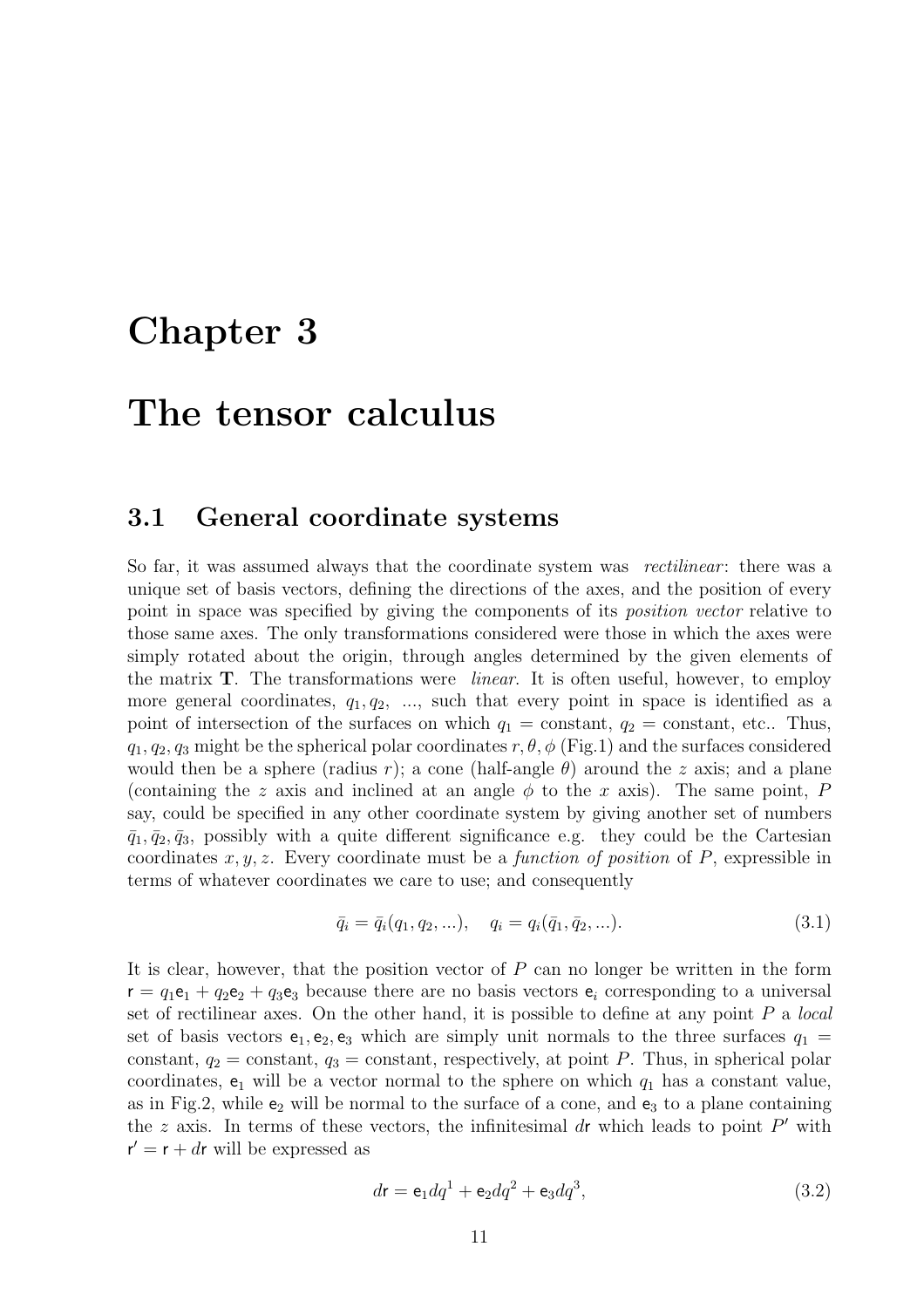where we anticipate the transformation properties of the components by using superscripts on the differentials, emphasizing also the fact that the vector  $dr$  is an invariant. In fact, if new coordinates  $\bar{q}_1, \bar{q}_2, \bar{q}_3$  are introduced, so that point P is alternatively identified as the intersection of three *new* coordinate surfaces, then it will be possible to write also

$$
d\mathbf{r} = \bar{\mathbf{e}}_1 d\bar{q}^1 + \bar{\mathbf{e}}_2 d\bar{q}^2 + \bar{\mathbf{e}}_3 d\bar{q}^3. \tag{3.3}
$$

The change  $\{\mathsf e_i\} \to \{\bar{\mathsf e}_i\}$  corresponds to a *local* rotation of basis; and if dr is to remain invariant then the change  $\{dq^{i}\}\rightarrow\{d\bar{q}^{i}\}\$  must follow a contragredient transformation law. All the theory developed in Chapter 1 can now be taken over in its entireity, with matrices U, U describing, respectively, the changes of components and of basis vectors at any point P. The only new features will be

- the elements of the matrices vary continuously, from point to point in space, and will thus be *continuous functions of the coordinates*;
- the lengths and inclinations of the basis vectors  $\{e_i\}$  will also vary continuously with the coordinates of the point to which they refer
- the basic contravariant transformation law will refer to the change of components of an *infinitesimal vector dr*, at the point  $P$  considered, when new coordinates are intoduced.

Such transformations are linear only because we are considering the infinitesimal neighbourhood of P: the relationship between the two sets of coordinates themselves (not their differentials) is clearly nonlinear.

To identify the elements of the matrices  $U, \check{U}$  we start from the functional relationships (3.1) and consider two infinitely near points, with coordinates  ${q_i}$  and  ${q_i + dq_i}$ , in the one frame, and  $\{\bar{q}_i\}$  and  $\{\bar{q}_i + d\bar{q}_i\}$ , in the other. By simple partial differential calculus,

$$
d\bar{q}^i = \sum_j \left(\frac{\partial \bar{q}_i}{\partial q_j}\right) dq^j = \sum_j U_{ij} dq^j
$$

where the indices on the differentials are put in the superscript position, as in (3.2), to anticipate their contravariant character<sup>1</sup>.

It is also convenient to adopt the conventions introduced at the end of Chapter 1, writing the row and column indices of the matrix  $U$  in the upper and lower positions, respectively, so that the last equation takes the form

$$
d\bar{q}^i = \sum_j U_j^i dq^j,\tag{3.4}
$$

where

$$
U_j^i = \left(\frac{\partial \bar{q}_i}{\partial q_j}\right). \tag{3.5}
$$

<sup>&</sup>lt;sup>1</sup>Note that the coordinates themselves,  $\{q_i\}$  are *not* components of a tensor; and their indices are left in the subscript position.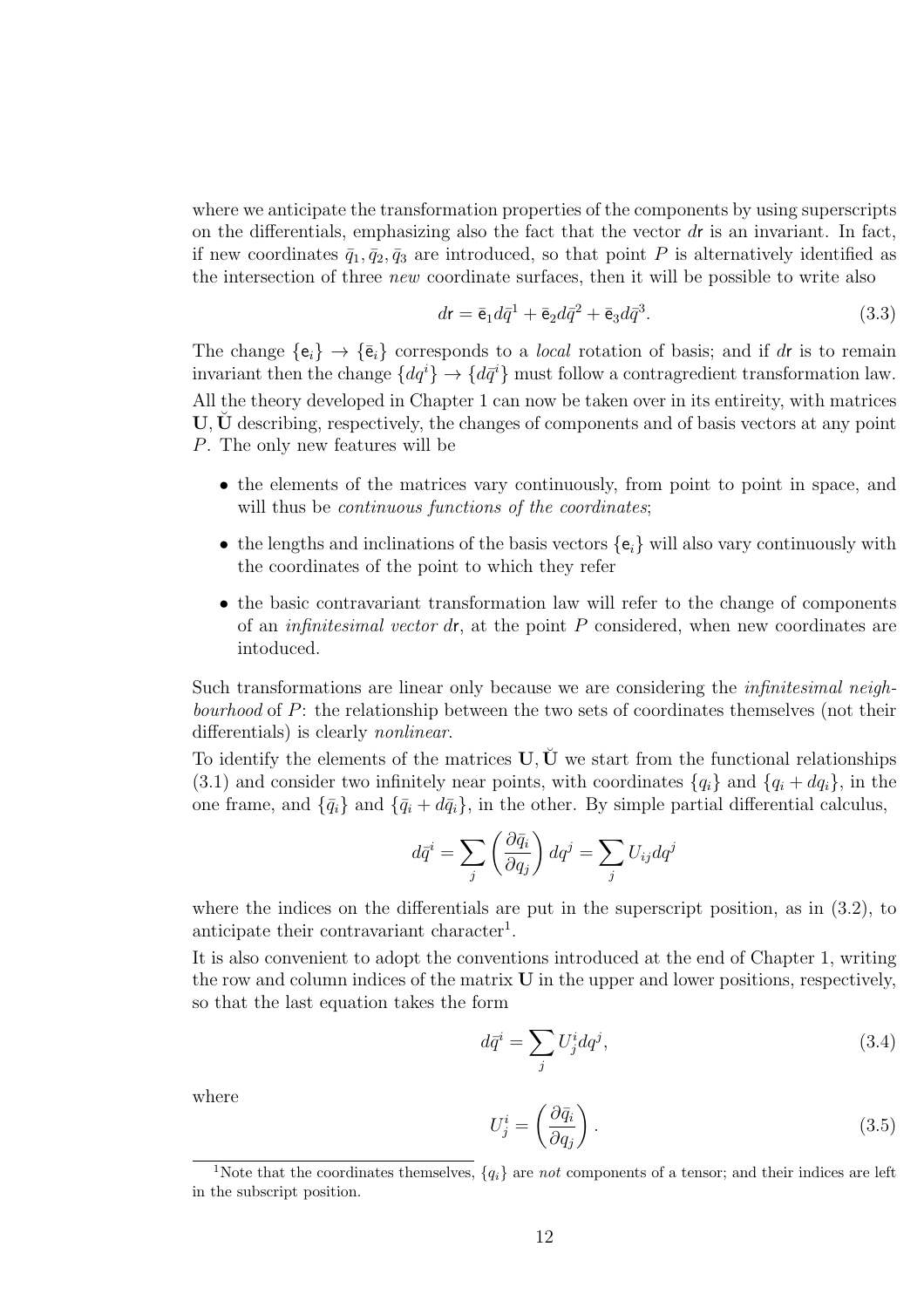Invariance of the infinitesimal vector  $d\mathbf{r}$ , against change of coordinate system, then implies that in the same change

$$
\mathbf{e}_i \to \bar{\mathbf{e}}_i = \sum_j \breve{U}_i^j \mathbf{e}_j \tag{3.6}
$$

where  $\check{U}_i^j = (\mathbf{U}^{-1})_{ji}$ . The summations in (3.4) and (3.6) both involve one upper index and one lower, the remaining 'free' index showing the tensor character of the result.

To express the elements of  $\dot{\mathbf{U}}$  directly as partial derivatives, without inverting a matrix, we may start from the second relationship in  $(3.1)$ , expressing the differential  $dq_i$  first in terms of the  $\bar{q}_j$  and then again in terms of the  $q_k$ , to obtain

$$
dq_i = \sum_j \left(\frac{\partial q_i}{\partial \bar{q}_j}\right) d\bar{q}_j = \sum_{jk} \left(\frac{\partial q_i}{\partial \bar{q}_j}\right) \left(\frac{\partial \bar{q}_j}{\partial q_k}\right) dq_k.
$$

This equation expresses  $dq_i$  in the form  $\sum_k A_{ik}dq_k$  and is satisfied only when  $A_{ik} = \delta_{ik}$ . Thus

$$
\sum_{j} \left( \frac{\partial q_i}{\partial \bar{q}_j} \right) \left( \frac{\partial \bar{q}_j}{\partial q_k} \right) = \delta_{ik}.
$$
\n(3.7)

The second partial derivative is the *jk*-element of U: the first must therefore be the  $ij$ element of  $\mathbf{U}^{-1}$  (i.e. the ji-element of  $\breve{\mathbf{U}}$ ), so that the 'chain rule' for a matrix product will give the *ik*-element of the unit matrix. With the same notation as in (2.8)  $(\check{\mathbf{U}})_{ji} = \check{U}^i_j$ and (3.7) becomes

$$
\sum_{j} \breve{U}_{j}^{i} U_{k}^{j} = \delta_{k}^{i},\tag{3.8}
$$

where  $(cf.(3.3))$ 

$$
\breve{U}_j^i = \left(\frac{\partial q_i}{\partial \bar{q}_j}\right). \tag{3.9}
$$

In the standard textbooks on tensor calculus it is customary to write all matrix elements explicitly as partial derivatives. The standard transformation laws for rank-1 contravariant and covariant tensors thus become, respectively,

$$
A^i \to \bar{A}^i \quad = \quad \sum_j \left( \frac{\partial \bar{q}_i}{\partial q_j} \right) A^j,\tag{3.10}
$$

$$
B_i \to \bar{B}_i = \sum_j \left( \frac{\partial q_j}{\partial \bar{q}_i} \right) B_j, \tag{3.11}
$$

and tensors of higher rank, with  $m$  degrees of contravariance and  $n$  of covariance, may be defined as in (2.3). Thus, for example,

$$
C_k^{ij} \to \bar{C}_k^{ij} = \sum_r \sum_s \sum_t \left(\frac{\partial \bar{q}_i}{\partial q_r}\right) \left(\frac{\partial \bar{q}_j}{\partial q_s}\right) \left(\frac{\partial q_t}{\partial \bar{q}_k}\right) C_t^{rs}
$$
(3.12)

is the transformation law for a rank-3 tensor with two degrees of contravariance and one of covariance.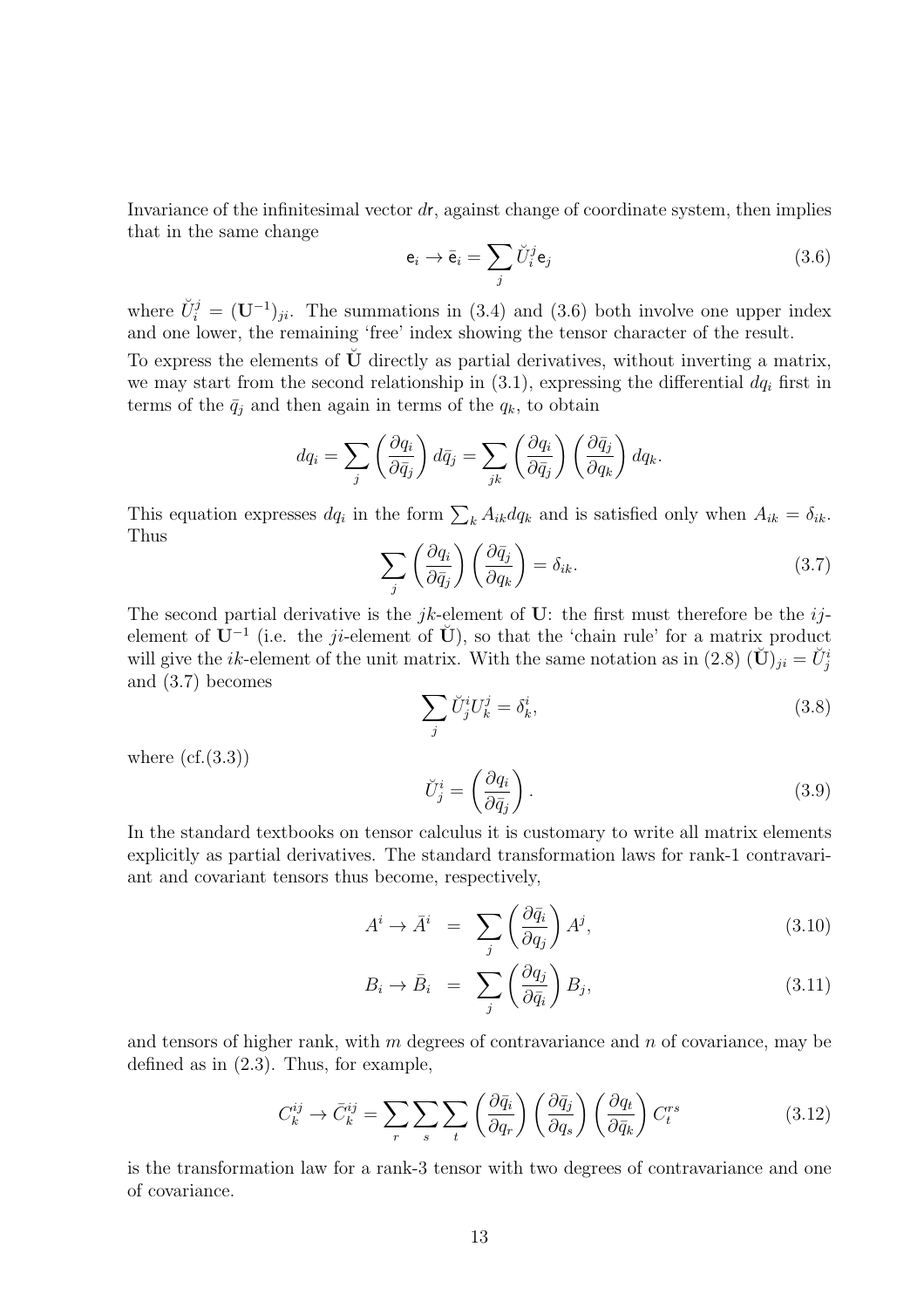#### The summation convention

It is already clear that the equations of the tensor calculus, although expressing only a simple generalization of the equations of Section 1.1 for linear vector spaces, are becoming quite cumbersome; and that their interpretation requires a fair amount of mental gymnastics. Such difficulties are greatly reduced by using a summation convention, due to Einstein – with which explicit summation symbols are completely eliminated. It may be stated as follows:

Whenever an index is *repeated*, in the expression on one side of a tensor equation, then summation over all values of that index will be understood.

The resultant simplification may be carried one step further by using the contravariant and covariant matrix elements,  $U_j^i$ ,  $\check{U}_j^i$  defined in (3.7) and (3.9), in place of the partial derivatives they represent. The economy of this notation is evident when we rewrite the last three equations to obtain

$$
\begin{aligned}\n\bar{A}^i &= U^i_r A^r, \\
\bar{B}_i &= \check{U}^r_i B_r, \\
\bar{C}^{ij}_k &= U^i_r U^j_s \check{U}^t_k C^{rs}_t.\n\end{aligned} \tag{3.13}
$$

The text assumes a more peaceful appearance and the significance of the indices, as contravariant or covariant, becomes obvious: in particular, every summation involves one upper index and one lower; and the positions of the indices relate to the upper and lower parts of each partial derivative in (3.5) and (3.9). The 'summation convention' will be used in this and all later Chapters.

## 3.2 Volume elements, tensor densities, and volume integrals

In three dimensions, using rectangular Cartesian coordinates, an infinitesimal element of volume is easily defined as  $dV = dxdydz$  – the product of the lengths of the sides of a rectangular box, normally taken positive. More generally, using an arbitrary coordinate system and tensor notation,  $dV$  will have to be related to three infinitesimal displacements  $d_1q^i$ ,  $d_2q^j$ ,  $d_3q^k$  – where it will be convenient to define each in terms of its contravariant components. But clearly the expression<sup>2</sup>

$$
dV^{ijk} = d_1 q^i, d_2 q^j, d_3 q^k
$$
\n(3.14)

will not serve the purpose, being simply one component of a rank-3 contravariant tensor and taking no account of the metric of the space.

With rectangular axes and displacements along the three axial directions, each vector would have only one non-zero component and  $dV^{123} = d_1q^1d_2q^2d_3q^3$  would apparently

<sup>&</sup>lt;sup>2</sup>It is understood that  $dV^{ijk}$  depends on the three displacements chosen, but to avoid confusion the labels 1,2,3 are suppressed.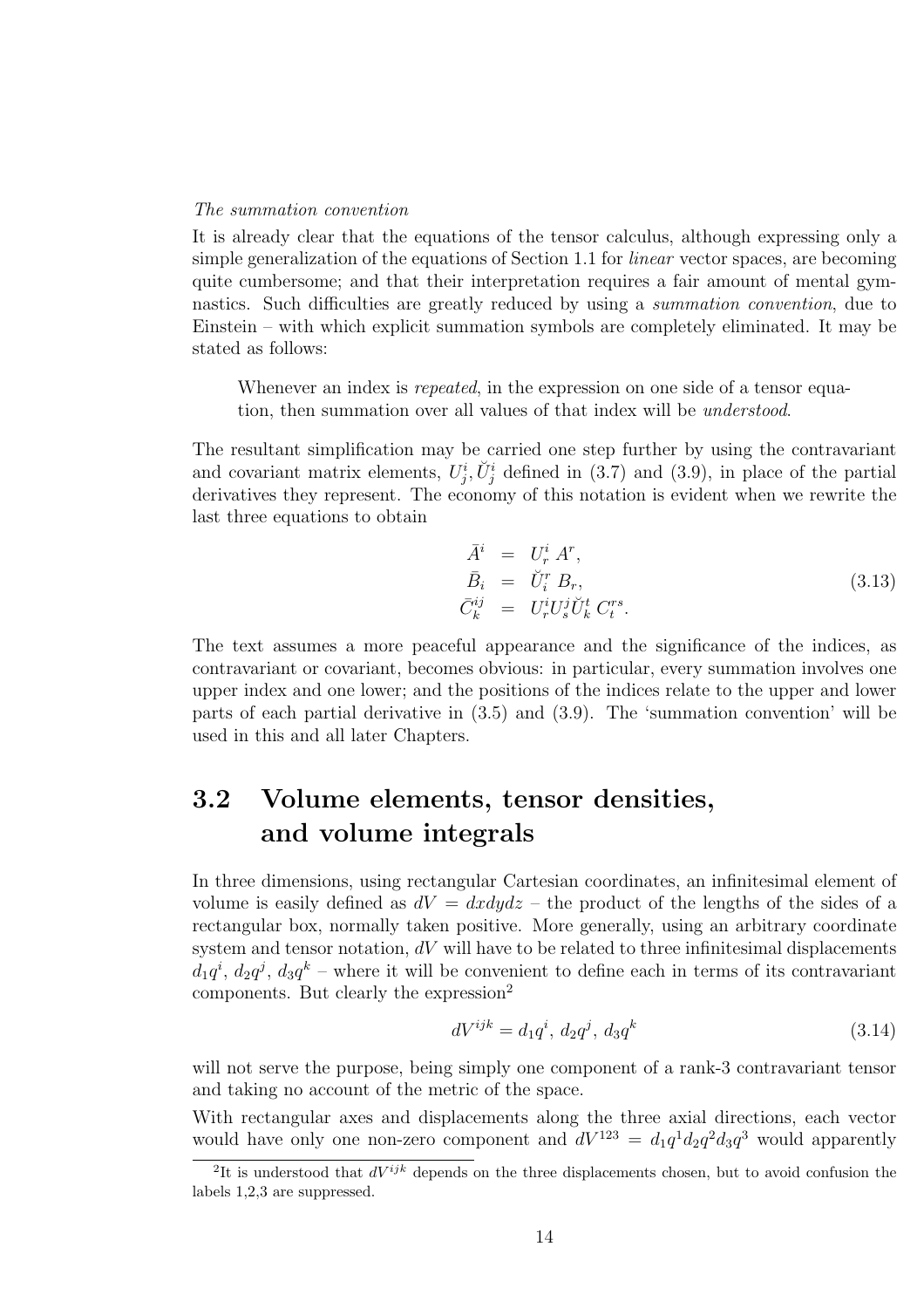be satisfactory; but even then it would lack uniqueness – for the arbitrary reversal of any axis would introduce  $a - sign$ , while enumeration of the three displacements in a different order would make no difference to the product. Evidently we must seek a recipe for obtaining a single invariant number from the rank-3 tensor components, which will reduce to the elementary definition on specializing to a rectangular Cartesian system.

To this end let us consider the replacement of (3.14) by the determinant

$$
dV^{ijk} = \begin{vmatrix} d_1q^i & d_1q^j & d_1q^k \\ d_2q^i & d_2q^j & d_2q^k \\ d_3q^i & d_3q^j & d_3q^k \end{vmatrix} . \tag{3.15}
$$

This is an antisymmetric rank-3 tensor whose expansion contains only non-zero products of the form  $\pm dV^{123}$ ; and it thus depends on the single number  $dV = dV^{123}$  which is the product of the diagonal elements and, when the axes are rectangular Cartesian, coincides with the volume element determined by elementary geometry. To confirm that  $(3.15)$ provides a satisfactory definition, a considerable digression is necessary; and this will introduce the new concept of a tensor density<sup>3</sup>

We start by introducing a convenient method of manipulating determinants. This depends on the introduction of the Levi-Civita symbol (not in itself a tensor) defined by

$$
\epsilon_{ijk} = 0, \quad no\ index\ repeated,
$$
  
= +1, \quad ijk\ an\ even\ permutation\ of\ 123,  
= -1, \quad ijk\ an\ odd\ permutation\ of\ 123. (3.16)

Any determinant

$$
D = \begin{vmatrix} d_{11} & d_{12} & d_{13} \\ d_{21} & d_{22} & d_{23} \\ d_{31} & d_{32} & d_{33} \end{vmatrix}.
$$
 (3.17)

can then be written in the form

$$
D = (3!)^{-1} \epsilon_{ijk} \epsilon_{lmn} d_{il} d_{jm} d_{kn}
$$
\n(3.18)

– for the implied summations include all possible permutations of the same product of d-factors and the result must therefore be divided by 3!.

Two determinants of particular importance are (i) that of the metric matrix  $|g|$ ; and (ii) that of the matrix |U| in the basic contravariant transformation law. From the last result these can be written

$$
g = |\mathbf{g}| = (3!)^{-1} \epsilon_{ijk} \epsilon_{lmn} g_{il} g_{jm} g_{kn}, \quad (a)
$$
  
\n
$$
U = |\mathbf{U}| = (3!)^{-1} \epsilon_{ijk} \epsilon_{lmn} U_l^i U_m^j U_n^k.
$$
 (b) (3.19)

From (3.19a) it follows, on putting  $g = 1$ , that

$$
\epsilon_{ijk}\epsilon_{ijk} = 3!.\tag{3.20}
$$

<sup>&</sup>lt;sup>3</sup>Also referred to (e.g. by Fock) as a 'pseudo-tensor'; and sometimes as a 'relative tensor'.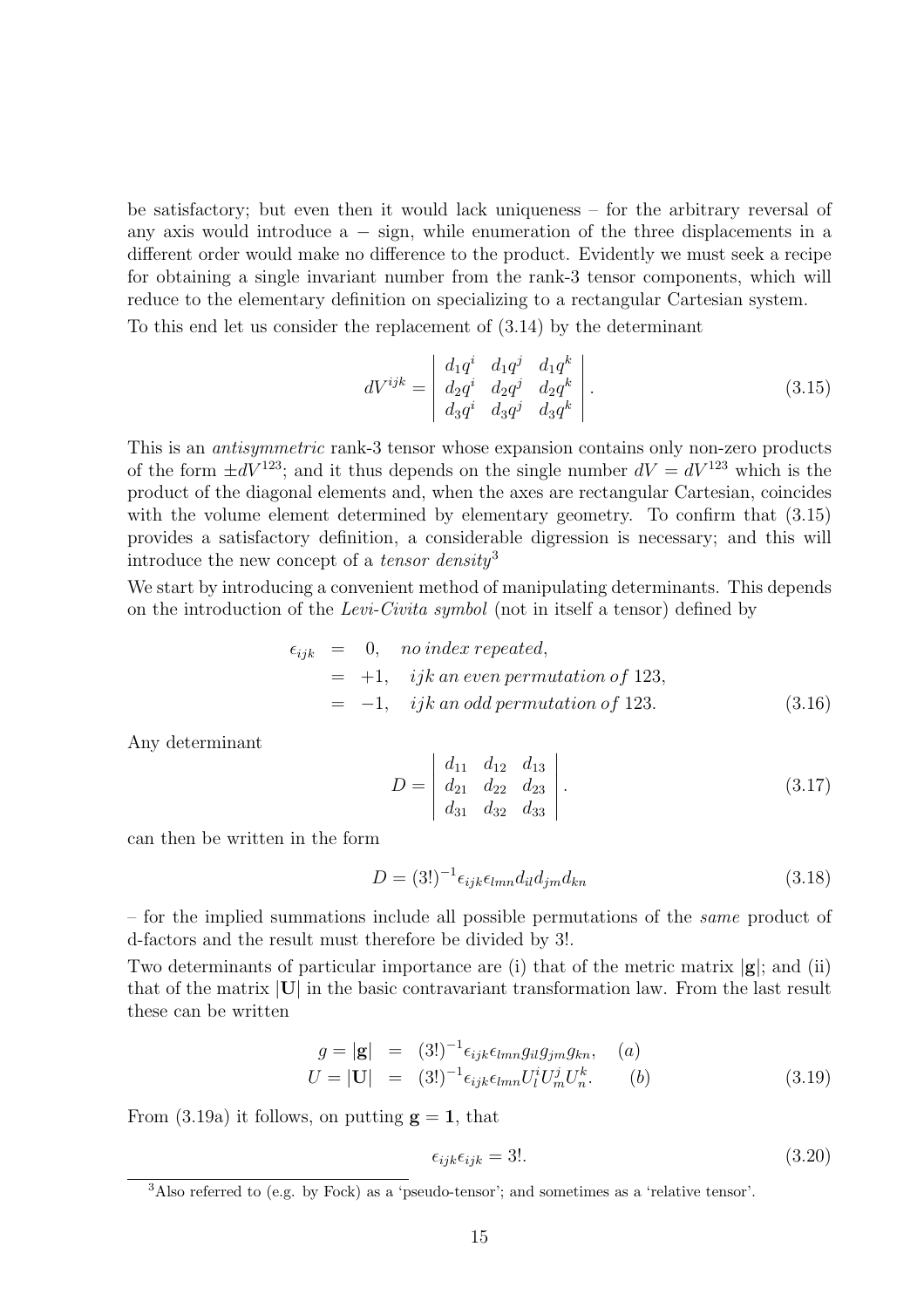Next let us define a rank-3 contravariant tensor, antisymmetric in all indices, by

$$
E^{ijk} = E\epsilon_{ijk},\tag{3.21}
$$

so that  $E = E^{123}$  is the single component that determines all others. In the transformation described by the matrix U,

$$
E^{ijk} \rightarrow \bar{E}^{ijk} = E^{lmn} U^i_l U^j_m U^k_n
$$

and, on multiplying by  $\epsilon_{ijk}$  and using (3.20), this gives

$$
\bar{E}3! = E\epsilon_{lmn}\epsilon_{ijk}U^i_lU^j_mU^k_n = E3!U.
$$

Consequently

$$
\bar{E} = EU, \quad (U = \det|U_j^i|)
$$
\n(3.22)

and  $\epsilon_{ijk}$  in (3.16) is not a tensor until the scalar factor E is attached, as in (3.21). However, from (3.19a),  $E^{ijk}E_{lmn}g_{il}g_{jm}g_{kn}$  is certainly an invariant (upper and lower indices being fully contracted) and use of (3.18) then reduces the expression to  $3E^2g$ . Thus,

$$
E^2 g = \text{invariant}, \qquad g = \det|g_{ij}|. \tag{3.23}
$$

It follows that, in the transformation with matrix U,

$$
E^2 g = \bar{E}^2 \bar{g} = (EU)^2 \bar{g}
$$

– where (3.22) has been used – and hence  $g = U^2 \bar{g}$  and  $\sqrt{\bar{g}} = U^{-1} \sqrt{g}$ . We know, however, that  $U^{-1} = \breve{U}$ , the determinant of  $\breve{U}$ ; and the transformation law for  $\sqrt{g}$  therefore becomes

$$
\sqrt{g} \to \sqrt{\bar{g}} = J\sqrt{g},\tag{3.24}
$$

where  $J$  is the *Jacobian* of the coordinate transformation, defined by (using (refc9) for the elements of  $\check{\mathbf{U}}$ 

$$
J = \det \left| \frac{\partial q_i}{\partial \bar{q}_j} \right|.
$$
\n(3.25)

#### Volume integrals and tensor densities

After this digression let us return to the problem of defining an invariant measure of the volume enclosed within some specified region of space (e.g. that bounded by surfaces on which  $\bar{q}_1, \bar{q}_2, \bar{q}_3$  have given constant values). The whole volume may be divided into elements  $dV(q_1, q_2, q_3)$  and we shall write

$$
V = \int dV(q_1, q_2, q_3) \tag{3.26}
$$

where  $dV$  is the 123-component of the tensor in  $(3.15)$  and, in rectangular Cartesian coordinates, will reduce to the elementary definition  $dV = dq_1 dq_2 dq_3$  (a product of displacements along the axial directions, each with a single non-zero component). When a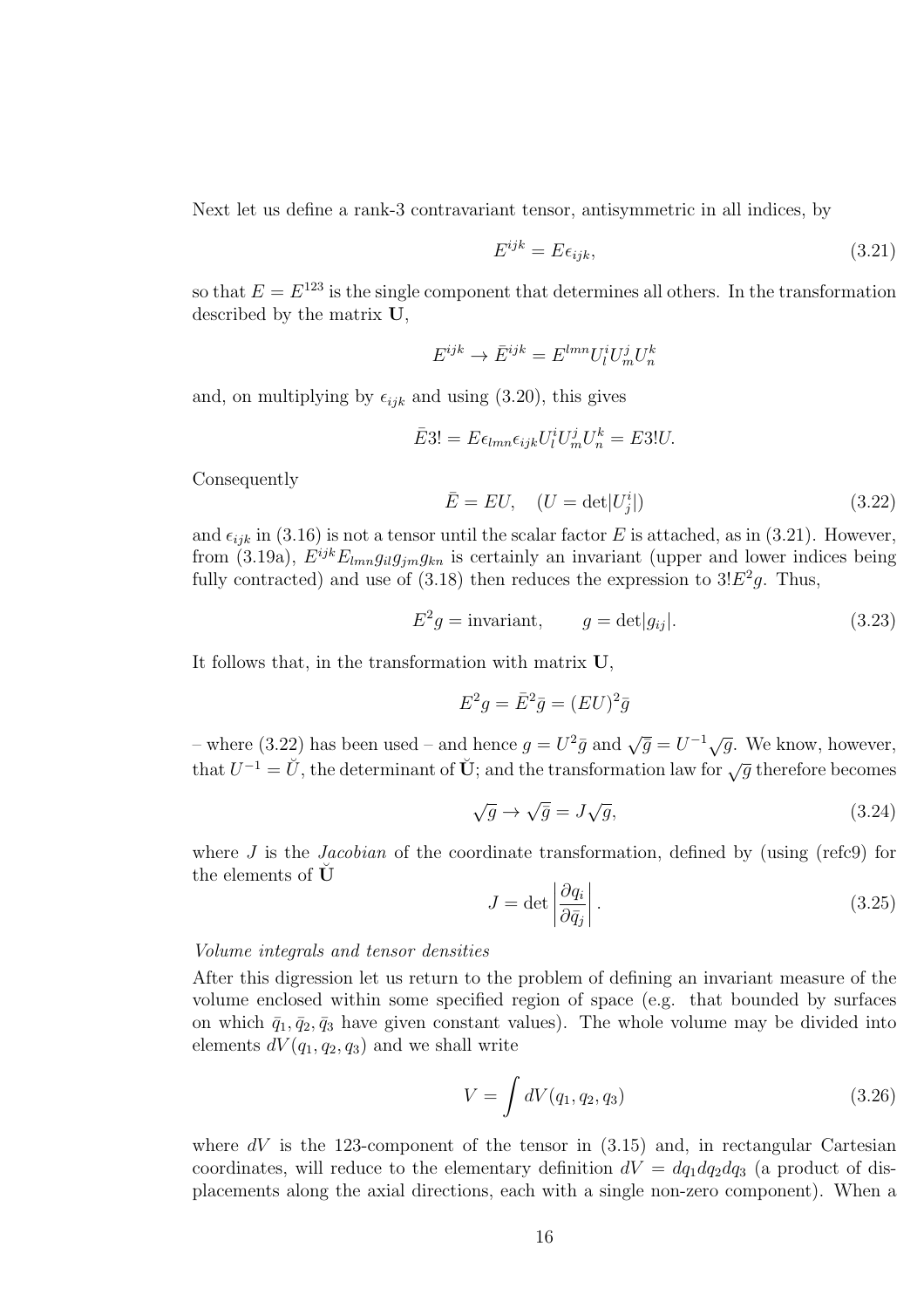more general coordinate system is employed, the corresponding volume element will be expressed, using  $(3.26)$  and  $(3.24)$ , as

$$
J\sqrt{g} dV(\bar{q}_1, \bar{q}_2, \bar{q}_3).
$$

For rectangular Cartesian coordinates,  $g = 1$  and  $J = 1$  and this reduces to the elementary definition; but it is now clear that the correct definition of the volume element is not  $dV = dq_1 dq_2 dq_3$  but rather

$$
dV = \sqrt{g} dq_1 dq_2 dq_3 \tag{3.27}
$$

and that in a change of coordinate system

$$
dV \to J\sqrt{g} \, d\bar{q}_1, d\bar{q}_2, d\bar{q}_3. \tag{3.28}
$$

It is also clear that in evaluating a *quantity* as the integral of a scalar *density*  $T =$  $T(q_1, q_2, q_3)$  (i.e. "so much per unit volume"), the transformation law for the appropriate integral will be

$$
\int T(q_1, q_2, q_3) \sqrt{g} \, dq_1 dq_2 dq_3 \to \int JT(\bar{q}_1 \bar{q}_2 \bar{q}_3) \sqrt{g} d\bar{q}_1, d\bar{q}_2, d\bar{q}_3. \tag{3.29}
$$

In other words, given a scalar function T (a rank-0 tensor), then multiplication by  $\sqrt{q}$ yields a rank-0 tensor density, usually denoted by  $\mathcal{T}$ ,

$$
\mathcal{T}=\sqrt{g}\,T,
$$

whose transformation law under change of variables in an integral is simply  $\mathcal{T} \to \bar{\mathcal{T}} = J\mathcal{T}$ . The same argument applies to a tensor of any rank: thus, for a tensor  $T_k^{ij}$  with two degrees of contravariance and one of covariance, a related tensor density may be defined as

$$
\mathcal{T}_k^{ij} = \sqrt{g} \, T_k^{ij}.\tag{3.30}
$$

Since, according to (3.24),  $\sqrt{g}$  is merely multiplied by the Jacobian J in a change of variables, the transformation law for the tensor density (3.30) will be

$$
\bar{\mathcal{T}}_k^{ij} = J U_l^i U_m^j \check{U}_k^n T_n^{lm}.
$$
\n(3.31)

It is to be noted that, since  $J = \pm 1$  for any transformation that leaves the length of a vector invariant  $(+1$  for a proper rotation of axes,  $-1$  for an improper rotation), a tensor density behaves in exactly the same way as the tensor itself except that the components suffer a sign change when the transformation is improper (e.g. changing from a righthanded to a left-handed system of coordinates).

An important example of a tensor density, usually referred to as a pseudo-vector, is provided by the tensor formed from two rank-1 covariant tensors,  $B_i, C_j$ . The rank-2 tensor  $T_{ij}$ , comprising (in three dimensions) all nine components  $T_{ij} = B_i C_j$ , has no particular symmetry under interchange of indices; but it may be written as the sum of symmetric and anti-symmetric parts  $\frac{1}{2}(T_{ij}+T_{ji})$  and  $\frac{1}{2}(T_{ij}-T_{ji})$ . From the anti-symmetric tensor,

$$
A_{ij}=(T_{ij}-T_{ji}),
$$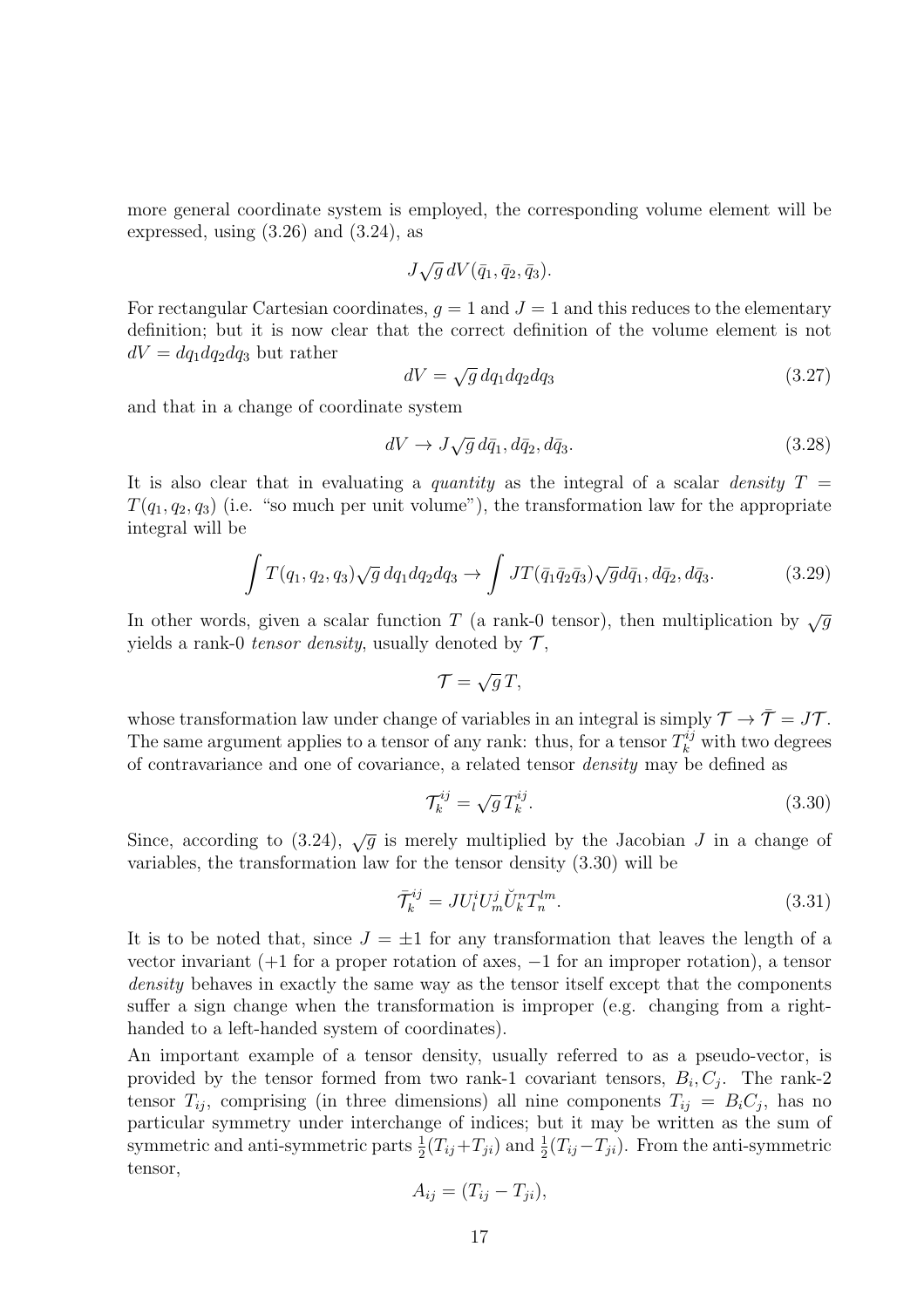a rank-1 tensor density may be constructed, by using the Levi-Civita symbol (3.16), in the form

$$
\mathcal{A}_i = \tfrac{1}{2}\epsilon_{ijk}A_{jk}
$$

and has components

$$
\begin{array}{rcl}\n\mathcal{A}_1 &= \frac{1}{2}(A_{23} - A_{32}) &= A_{23} \\
\mathcal{A}_2 &= \frac{1}{2}(A_{31} - A_{13}) &= A_{31} \\
\mathcal{A}_3 &= \frac{1}{2}(A_{12} - A_{21}) &= A_{12}.\n\end{array}
$$

In this case, where the tensor  $A_{ij}$  is formed from two vectors  $B_i, C_j$ , it is evident that these components, namely

$$
(B_2C_3 - B_3C_2)
$$
,  $(B_3C_1 - B_1C_3)$ ,  $(B_1C_2 - B_2C_1)$ ,

are those of the so-called vector product  $B \times C$ . In fact the vector product is not a vector but rather a rank-2 tensor density or, more briefly, a pseudo-vector. Its components, more correctly indicated by the double indices, transform like those of a vector under pure rotations of axes but show an additional change of sign under a reflection or inversion.

#### 3.3 Differential operators: the covariant derivative

The laws of physics are commonly expressed in the form of partial differential equations, which describe the behaviour of *fields*. The fields vary from point to point in space and may refer to scalar quantities, such as a temperature or an electric potential; or to a vector quantity, such as an electric field, with three components  $E_x, E_y, E_z$ ; or to more general many-component quantities such as the 9-component stress tensor in an elastic medium. In all cases, the components are functions of position; and if the coordinate system is changed the components will change according to the tensor character of the quantities they describe. An important application of the tensor calculus is to the formulation of physical laws in a form which is invariant against changes of coordinate system. To this end it is necessary to study the differential operators which determine how a tensor quantity changes in moving from one point in space to a neighbouring point.

A differential operator familiar from elementary vector analysis is the *gradient*  $\nabla$ , which describes the rate of change of a scalar field along the directions of three unit vectors. If we use a general coordinate system the gradient operator may be written (noting the summation convention)

$$
\nabla = \mathbf{e}^j \mathbf{D}_j = g^{ij} \mathbf{e}_i \mathbf{D}_j \tag{3.32}
$$

where  $e^j$  and  $e_i$  are, respectively, contravariant basis vectors and covariant reciprocal vectors at the point considered and  $D_j = \partial/\partial q_j$  is the partial derivative with respect to the generalized coordinate  $q_j$ . Both expressions for  $\nabla$  in (3.32) display the fact that the result is invariant against change of coordinate system, summation over the repeated indices (one upper, the other lower) eliminating any degrees of covariance or contravariance  $-$  to leave an *invariant*. In particular, the first expression for  $\nabla$  confirms that  $D_j$  is a member of a covariant set.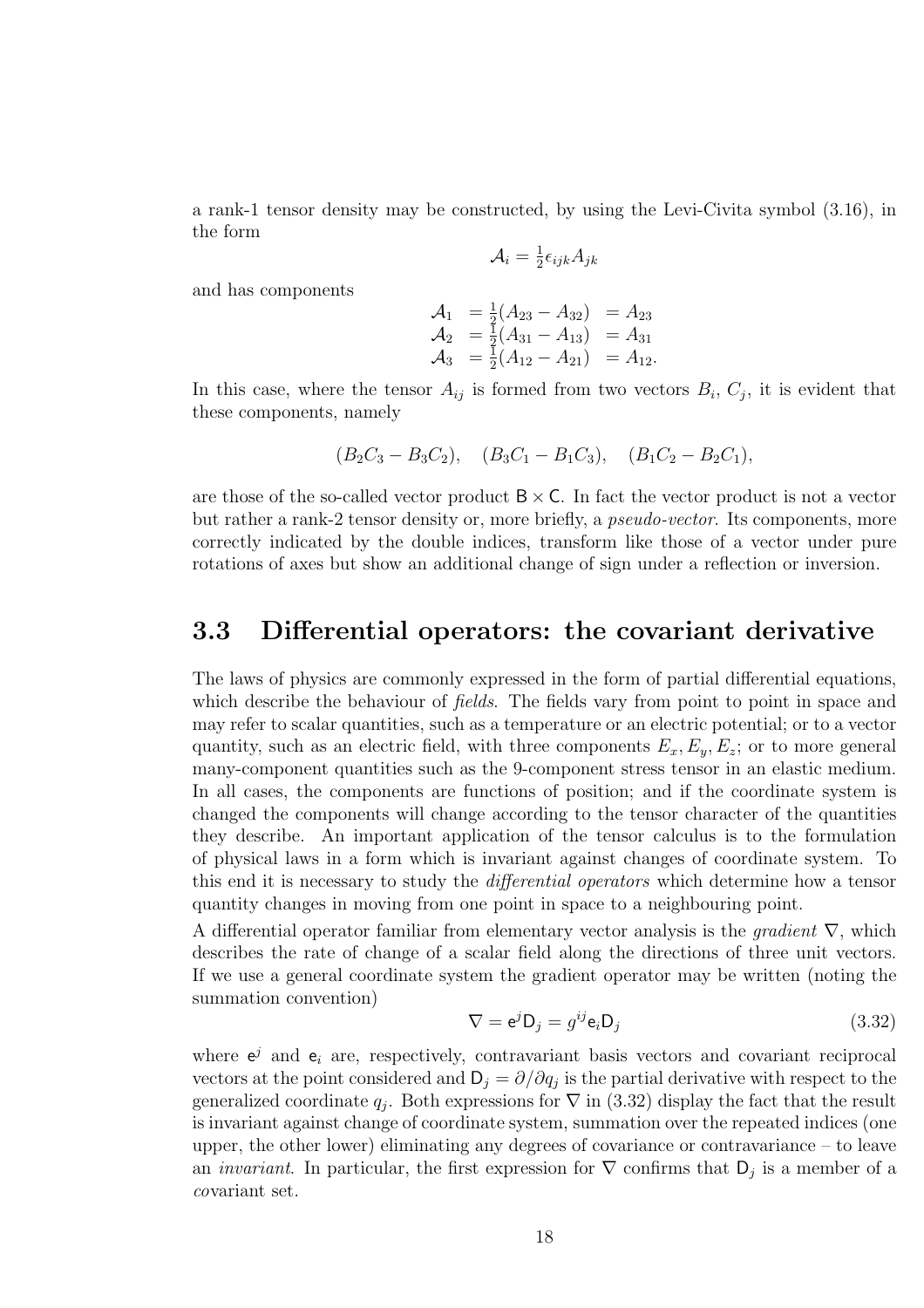It is clearly a simple matter, once the metric tensor is known, to derive the form of the gradient operator in any given coordinate system.

To obtain the corresponding derivatives of vector and tensor fields, however, is less easy and requires the introduction of the 'covariant derivative'. The root of the difficulty is that a vector or tensor quantity implicitly refers to a set of axes in space i.e. to the vectors of a basis; and, as already noted, the basis vectors themselves vary from point to point in space. The *covariant derivative* is introduced simply to take account of this variation.

#### The covariant derivative

Let us consider first a *vector* field in which, at any point,  $v = e_i v^i = e^i v_i$ , in terms of covariant or contravariant basis vectors. The change in any vector v, on moving from point  $P$  to a neighbouring point  $P'$ , will be

$$
d\mathbf{v} = dv_j \mathbf{e}^j + v_j d\mathbf{e}^j = dv^j \mathbf{e}_j + v^j d\mathbf{e}_j
$$
\n(3.33)

and it will thus be necessary to know how  $e_j$  or  $e^j$  changes in an infinitesimal change of coordinates. The rate of change of  $e_j$  with respect to  $q_i$  will be a vector  $D_i e_j$ , expressible as a linear combination of the vectors  $e_k$ , and may thus be written

$$
\mathsf{D}_i \mathsf{e}_j = \Gamma_{ij}^k \mathsf{e}_k. \tag{3.34}
$$

The quantities  $\Gamma_{ij}^k$  are called the "coefficients of an affine connection", being definable even when the space does not possess a metric. But for a metric space they may be defined also as scalar products: thus, taking the scalar product of (3.34) with a particular reciprocal vector  $e^k$ , will leave only one term on the right-hand side and this will be

$$
\Gamma_{ij}^k = \mathbf{e}^k \cdot \mathbf{D}_i \mathbf{e}_j. \tag{3.35}
$$

In this context  $\Gamma_{ij}^k$  is usually referred to as a "Christoffel symbol of the second kind" and denoted by  $\{ij, k\}$ .

The Christoffel symbols may also be related to the elements of the metric. Thus,

$$
\mathsf{D}_k g_{ij} = \mathsf{D}_k \mathsf{e}_i \cdot \mathsf{e}_j + \mathsf{e}_i \cdot \mathsf{D}_k \mathsf{e}_j = \Gamma_{ki}^l g_{lj} + \Gamma_{kj}^l g_{il},
$$

where summation over l is implied after the last equality. Since multiplication by  $q_{il}$ , followed by the summation, has the effect of lowering a contravariant index  $l$ , it is natural to express the last result as

$$
\mathsf{D}_k g_{ij} = \Gamma_{ki,j} + \Gamma_{kj,i}.
$$

On making cyclic permutations of the indices in this expression  $(kij \rightarrow ijk, jki)$  and adding the results, it follows easily that

$$
\Gamma_{ij,k} = \frac{1}{2} [\mathsf{D}_i g_{jk} + \mathsf{D}_j g_{ki} - \mathsf{D}_k g_{ij}]. \tag{3.36}
$$

The quantity  $\Gamma_{ijk}$  is a "Christoffel symbol of the first kind" and is usually denoted by  $[i, k]$ . It is clearly sufficient to know the latter since the index k may easily be raised:

$$
\Gamma_{ij}^k = g^{kn} \Gamma_{ij,n},\tag{3.37}
$$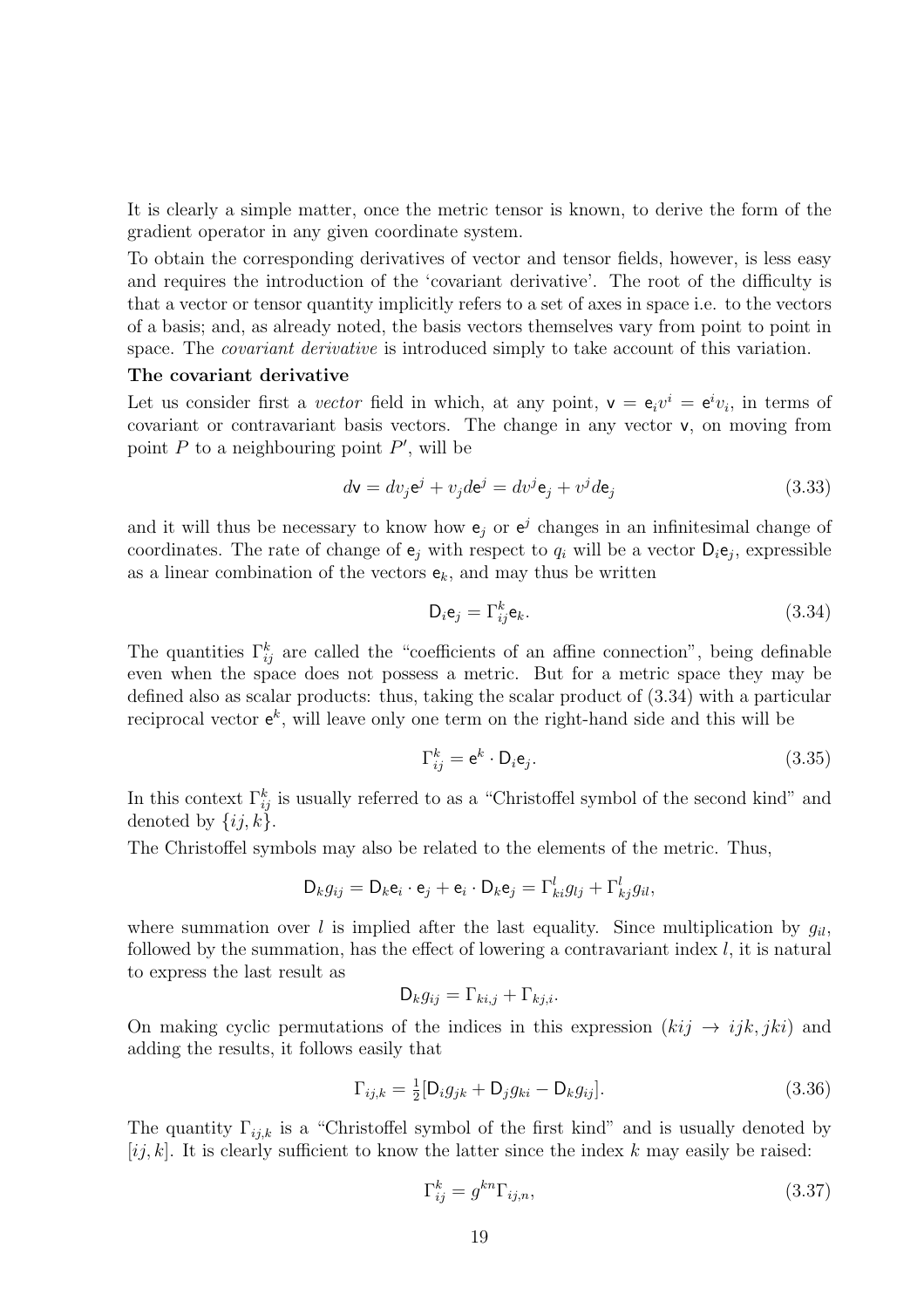or, with Christoffel notation<sup>4</sup>,  $\{ij, k\} = g^{kn}[ij, n].$ 

Now that the coefficients in (3.34) may be regarded as known, we can return to the discussion of how a vector changes on moving from  $P$  to a neighbouring point. Let us take the vector with covariant components,  $v = e^{j}v_j$ , and consider the differential  $d\mathbf{v} = v_j d\mathbf{e}^j + dv_j \mathbf{e}^j$ . On dividing by  $dq_l$  and passing to the limit, it follows that

$$
D_l v = (D_l e^j) v_j + e^j D_l v_j,
$$
\n(3.38)

where the first term, arising from variation of the basis vectors, would be absent in a Cartesian coordinate system. The derivative vector  $D_l v$  may be expressed in terms of either direct or reciprocal vectors: choosing the latter, we define (note the semicolon in the subscript!)

$$
D_l v = v_{i;l} e^i ,
$$

where  $v_{i,l}$  stands for the *i*th covariant component of the derivative with respect to coordinate  $q_l$ . As usual, this component can be picked out by taking a scalar product with the corresponding contragredient vector  $e_i$ . Thus, making use of  $(3.38)$ ,

$$
v_{i,l} = \mathsf{e}_i \cdot (\mathsf{D}_l \mathsf{v}) = \mathsf{e}_i \cdot (\mathsf{D}_l \mathsf{e}^j) v_j + \delta_i^j \mathsf{D}_l v_j.
$$

The first term on the right-hand side of this expression contains essentially a Christoffel symbol: for if we take the derivative of the scalar product  $e^k \cdot e_i$ , which is of course an invariant, we obtain

$$
D_j(e^k \cdot e_i) = e_i D_j e^k + e^k D_j e_i,
$$

in which the second term in the sum is the Christoffel symbol  $\{ij, k\}$  defined in (3.35) et seq. Evidently, then,

$$
v_{i;l} = \frac{\partial v_i}{\partial q_l} - \{il, j\}v_j.
$$
\n(3.39)

This equation defines the **covariant derivative** of the vector whose covariant components are  $v_i$ , with respect to the coordinate  $q_i$ ; the first term (often denoted by  $v_{i,l}$ ) is simply the derivative of the component  $v_i$  itself, while the second term arises from the change in the basis vector  $e^i$  to which it is referred. In a Cartesian system, the second term is always absent, all the Christoffel symbols being zero.

#### Absolute differentials

It is now important to establish that the quantities  $v_{i,l}$  do indeed form a set with tensor properties, and to show how one can construct an absolute differential dv - an infinitesimal vector that will be invariant against change of coordinate system. To do this, we must evaluate the same quantities in a new coordinate system  $\{\bar{q}_i\}$  and establish their transformation law. Instead of  $v_i$ ,  $D_l$ , and  $e^j$  we shall then have corresponding quantities

$$
\bar{v}_i = \breve{U}_i^r v_r, \quad \bar{\mathsf{D}}_l = \breve{U}_l^s \mathsf{D}_s, \quad \bar{\mathsf{e}}^j = U_l^j \mathsf{e}^t,
$$

the first two being covariant, the third contravariant. These equations simply express the known tensor character of all three quantities. We now need to evaluate the analogue of

<sup>4</sup>Nowadays used less widely than in the classic texts.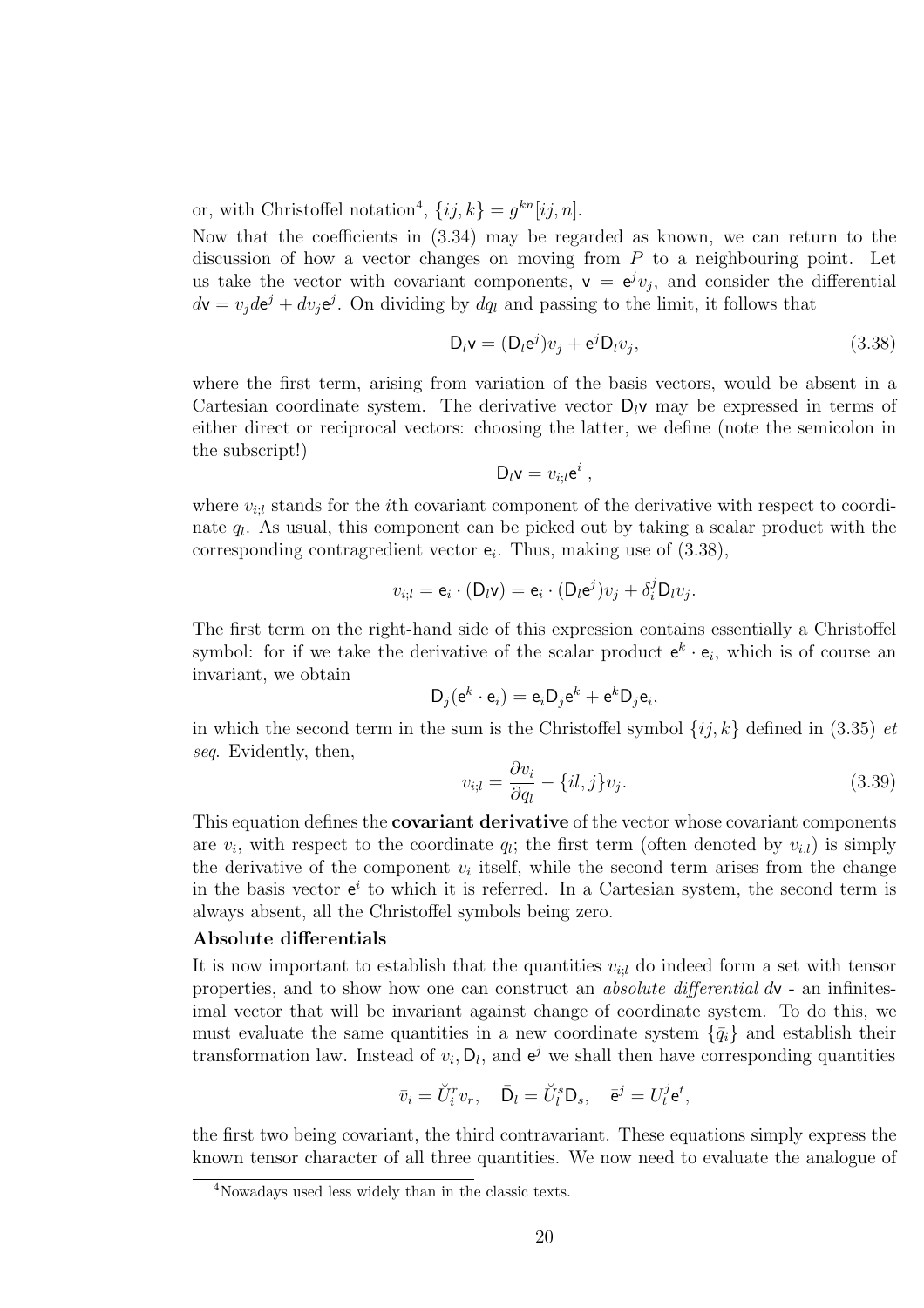equation (3.39) in the new coordinate system. Thus, the first term will become

$$
\frac{\partial \bar{v}_i}{\partial \bar{q}_l} = \breve{U}_i^r \breve{U}_l^s \frac{\partial \bar{v}_r}{\partial \bar{q}_s}
$$

and, remembering that  $\{il, j\} = \mathbf{e}_i \cdot \mathbf{D}_l \mathbf{e}^j$ , the new Christoffel symbol will be

$$
\overline{\{il,j\}} = \check{U}_i^s \mathbf{e}_s \cdot \check{U}_l^t \mathsf{D}_t U_u^j \mathsf{e}^u = \check{U}_i^s \check{U}_l^t U_u^j \{st, u\}.
$$
\n(3.40)

The second term on the right in (3.39) then becomes, using (3.40),

$$
-\overline{\{il,j\}} = \check{U}_j^k v_k \check{U}_i^s \check{U}_l^t U_u^j \{st, u\} = \check{U}_i^s \check{U}_l^t \{st, k\} v_k,
$$

where it was noted that  $\check{U}_{j}^{k}U_{u}^{j} = \delta_{u}^{k}$ . Finally then, substituting this result in (3.39),

$$
\bar{v}_{i;l} = \check{U}_i^s \check{U}_l^t \left( \frac{\partial v_t}{\partial q_s} - \{st, k\} v_k \right) = \check{U}_i^s \check{U}_l^t v_{s,t}
$$
\n(3.41)

and it follows that the set of covariant derivatives constitutes a rank-2 tensor, covariant in both indices  $i, l$ .

Exactly similar reasoning may be applied to a contravariant vector, with components  $v^i$ . in this case the covariant derivative is defined as

$$
v_{;l}^{i} = \frac{\partial v^{i}}{\partial q_{l}} - \{jl, i\}v^{j}
$$
\n(3.42)

and the transformation properties corresponding to (3.41) are found to be

$$
\bar{v}_{,l}^i = U_s^i \breve{U}_l^t v_{,t}^t \tag{3.43}
$$

The covariant derivative of a contravariant vector, with components  $v^i$ , is thus again a rank-2 tensor, but is contravariant in the index i and covariant in the second index. It is easily verified that

$$
g_{ij}v_{;l}^{i} = v_{j;l} \tag{3.44}
$$

– which confirms that  $v_{i,l}^i$  and  $v_{i,l}$  are components of the same vector – namely the covariant derivative of the original  $v -$  and obey the usual rules for raising and lowering of the indices. It is also clear that if the components  $v_{i,l}^i$  or  $v_{i,l}$  are multiplied by the infinitesimal coordinate change  $dq^l$  and summed the result will be

$$
dv^{i} = v_{;l}^{i} dq^{l} \qquad dv_{i} = v_{i;l} dq^{l}.
$$
\n(3.45)

These are, respectively, the contravariant and covariant components of an **absolute dif**ferential dv, which is invariant against change of coordinates and may therefore be associated with a real physical quantity.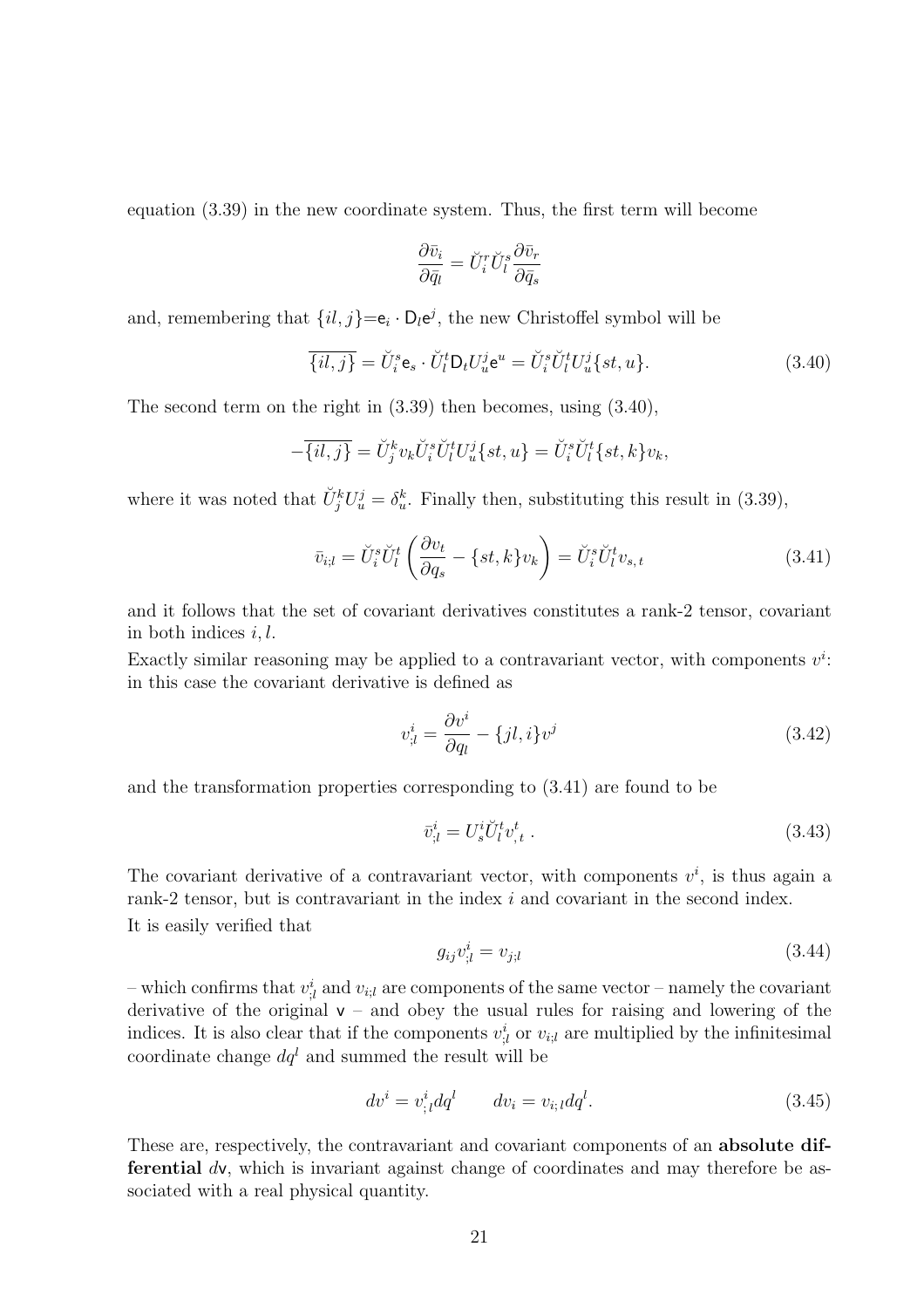## 3.4 Divergence, curl, and the Laplacian

Now that the covariant derivative has been defined, through (3.42) and (3.44), for either the contravariant or covariant components of any field vector, it is possible to pass to higher derivatives. An important second-order differential operator is the 'divergence', defined in Cartesian vector space as

$$
\operatorname{div} \mathbf{v} = \left(\frac{\partial v_x}{\partial x}\right) + \left(\frac{\partial v_y}{\partial y}\right) + \left(\frac{\partial v_z}{\partial z}\right) = \mathbf{D}_i v^i,\tag{3.46}
$$

where summation is implied, as usual, in the last form. The natural generalization, on transforming to curvilinear coordinates, will then be

$$
\operatorname{div} \mathbf{v} = v_{;i}^{i} = \mathbf{D}_{i} v^{i} + v^{j} \Gamma_{ji}^{i}, \tag{3.47}
$$

which involves the covariant derivatives given in  $(3.42)$  and reduces to  $(3.46)$  for the Cartesian case where all Christoffel symbols are zero. This quantity is a *scalar invariant* (tensor of rank zero) as a result of contraction over identical indices.

It remains only to determine the Christoffel symbols; and this may be done by relating them to the metric tensor, presented as a matrix in (3.13). The determinant of a matrix g is usually expressed in the form

$$
g = |\mathbf{g}| = g_{ij} G^{ij},\tag{3.48}
$$

where  $G^{ij}$  is the *cofactor* of element  $g_{ij}$ . But it was shown in Section 1.6 that  $g_{ij}$  has a contravariant counterpart  $g^{ij}$ , whose elements are those of the inverse matrix  $g^{-1}$ , and consequently  $g_{ij}g^{ij} = 1$ . Equation (3.48) is therefore a trivial identity, in which  $G^{ij} = g g^{ij}$ . The Christoffel symbols appear when we differentiate the determinant with respect to the parameters  $q_i$  which define the coordinate system to be used. It is well known that the derivative with respect to any parameter,  $q_k$  say, is obtained by differentiating each element separately, multiplying by its cofactor, and summing. Thus, from (3.48), with  $G^{ij} = gG^{ij}$  and  $g_{ij} = e_i \cdot e_j$ ,

$$
D_k g = (D_k g_{ij}) G^{ij} + g g^{ij} D_k (e_i \cdot e_j)
$$
  
=  $g g^{ij} [(D_k e_i) \cdot e_j + e_i \cdot (D_k e_j)]$   
=  $g g^{ij} [(\Gamma^l_{ki} e_l) \cdot e_j + e_i \cdot (\Gamma^l_{kj} e_l) \cdot e_j],$ 

where each of the terms on the right may be reduced separately by using the basic properties (equation (2.9) *et seq*) of the metric tensor  $g^{ij}$ . On taking the first term,

$$
[\Gamma_{ki}^l \mathbf{e}_l \cdot \mathbf{e}_j] = [\Gamma_{ki}^l g_{lj}] = [\Gamma_{jk,i}],
$$

where index l was replaced by covariant  $j$  in the summation over l. When this result is multiplied by  $gg^{ij}$  and summed the result is  $g\Gamma^i_{ki}$ . The second term reduces in a similar way, to give an identical result, and consequently

$$
\mathsf{D}_k g = 2g \Gamma^i_{ki},\tag{3.49}
$$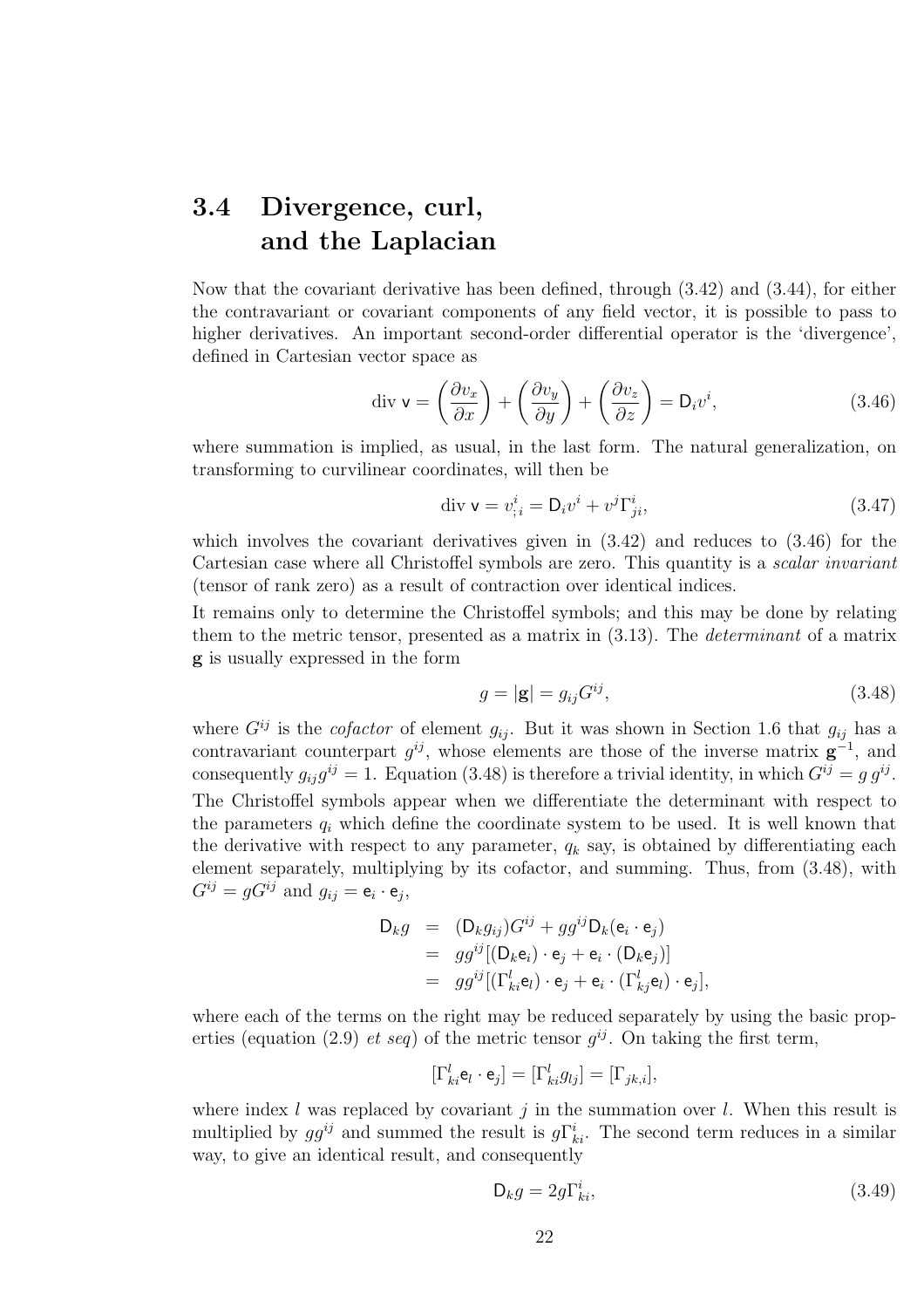which could be used in (3.47) to give

$$
\operatorname{div} \mathbf{v} = \mathbf{D}_i v^i + v^j \mathbf{D}_j g / (2g).
$$

A neater result is obtained, however, on multiplying this last equation by  $\sqrt{g}$  and noting that the right-hand side then becomes the derivative  $D_i(v^i\sqrt{g})$ . In this way we find

$$
\operatorname{div} \mathbf{v} = \frac{1}{\sqrt{g}} \mathsf{D}_i (v^i \sqrt{g}) = \frac{1}{\sqrt{g}} \frac{\partial}{\partial q_i} \left( v^i \sqrt{g} \right).
$$
 (3.50)

This is a completely general expression for the divergence of v at any point in a vector field, using curvilinear coordinates of any kind.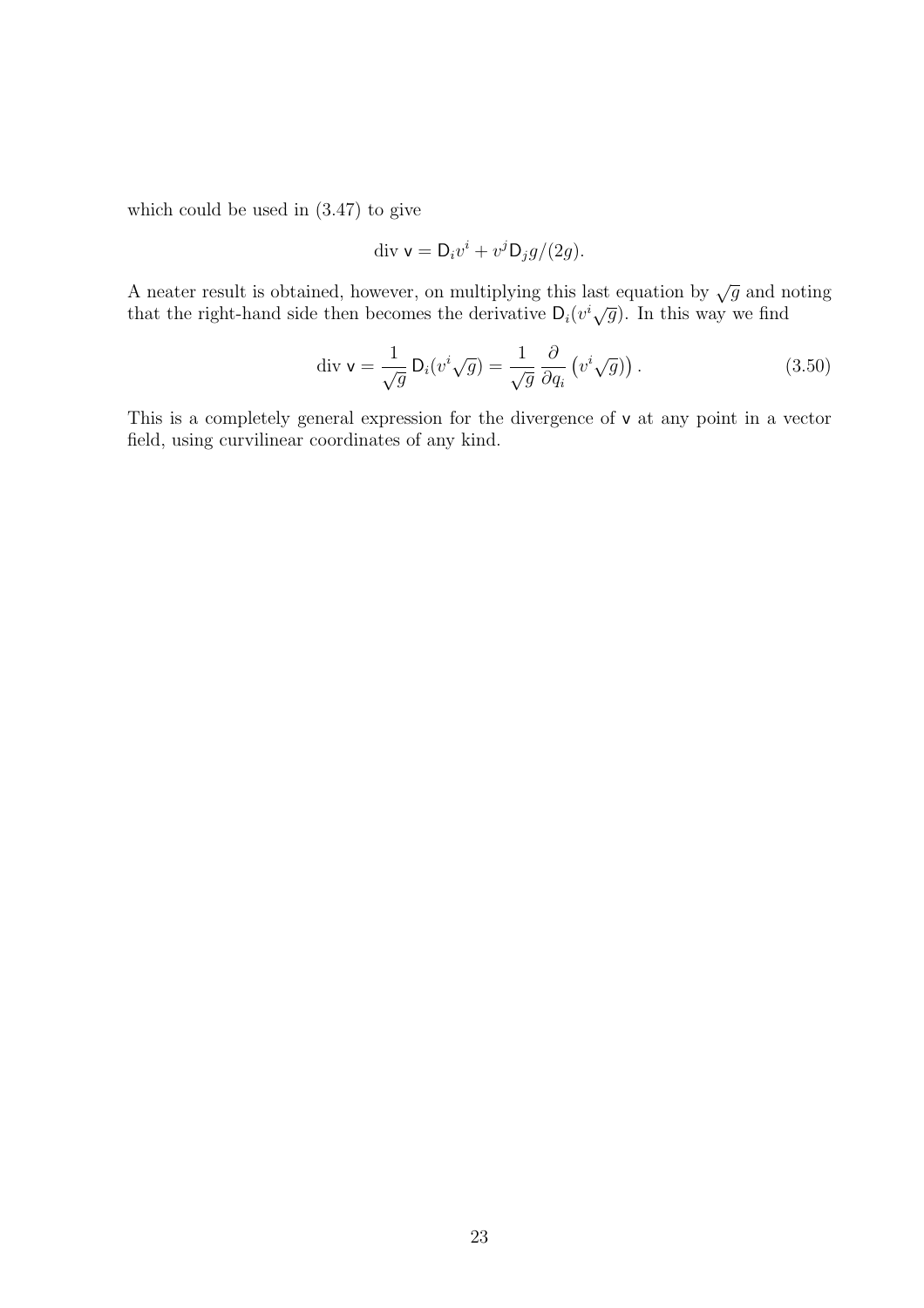## Chapter 4

# Applications in Relativity Theory

#### 4.1 Elements of special relativity

The special theory of relativity provides the simplest possible application of general tensor methodology. There is a fundamental invariant, on which the whole of the theory is based: it is the square of the interval between two events, each specified by four coordinates  $(x, y, z, ct)$  – the three spatial coordinates of a point, together with the time (multiplied by c, the velocity of light in free space). The interval is in fact taken to be

$$
ds: \quad (dx, dy, dz, cdt)
$$

and the fundamental invariant is

$$
ds^{2} = -dx^{2} - dy^{2} - dz^{2} + c^{2}dt^{2} = c^{2}d\tau^{2} = \text{invariant.}
$$
 (4.1)

By writing the invariant as  $c^2 d\tau^2$  we simply introduce a *proper time interval* between the two events; and (4.1) implies that events will be recorded in a four-dimensional space with metric

$$
g_{11} = g_{22} = g_{33} = -1, \quad g_{44} = +1,\tag{4.2}
$$

all other elements of the matrix g being zero. This type of vector space was first used by Minkowski (1908): it is a linear space, in which orthogonal basis vectors have been set up, and the metric is taken to be independent of position (i.e. values of the variables  $x, y, z, t$ . The differential form of the squared distance between two 'points' therefore applies even when the points are not close together; and we may write

$$
s^2 = -x^2 - y^2 - z^2 + c^2 t^2 = \text{invariant},\tag{4.3}
$$

where  $x, y, z, ct$  may be the coordinates of any event, relative to an (arbitrary) origin with  $x, y, z, ct = 0$ . An event is typically a point on a wavefront, originating at the origin at time  $t = 0$  and propagating outwards with velocity c, or a particle in motion at the given point.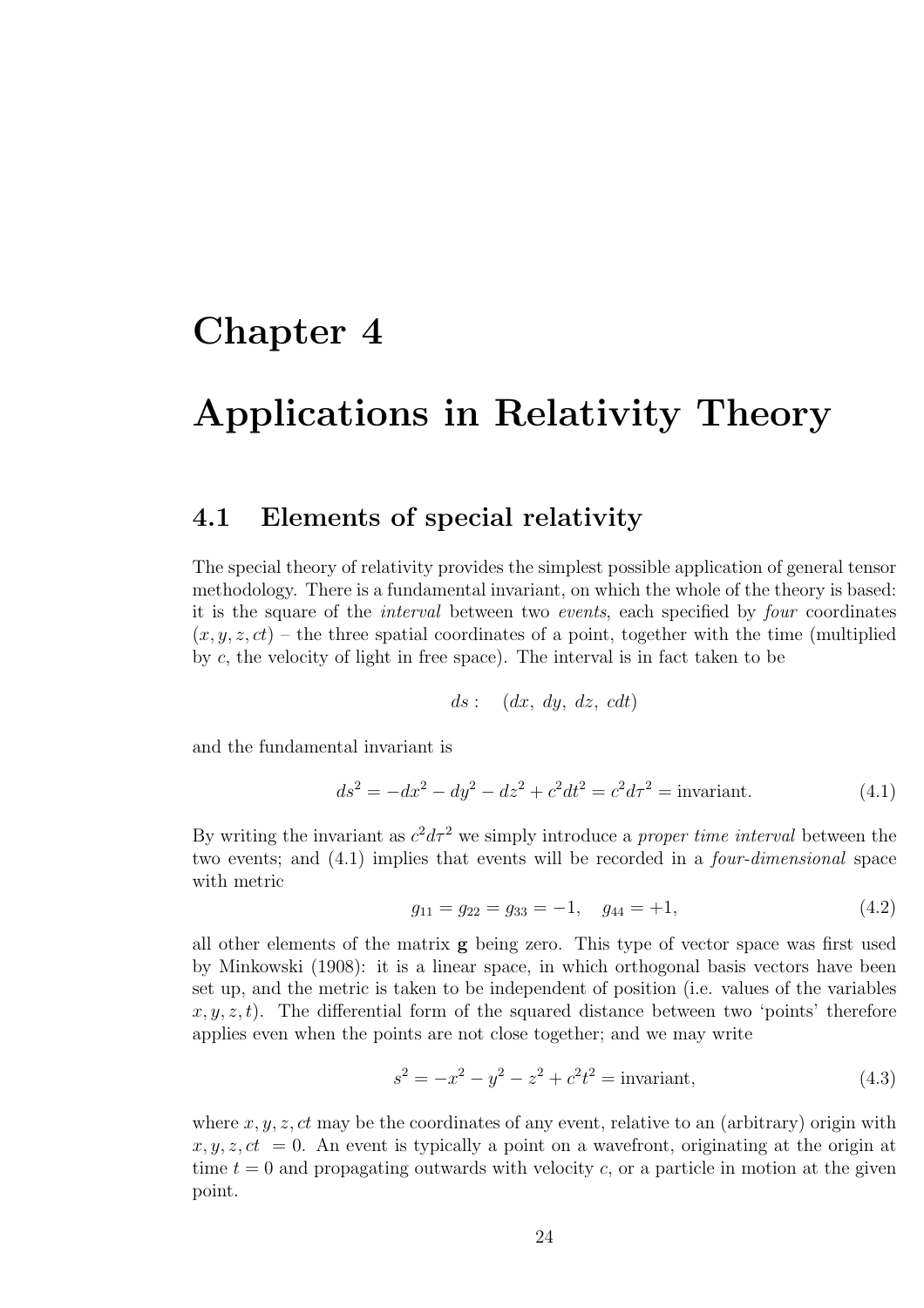If the same event is recorded by a second observer, in uniform motion relative to the first, it will be given coordinates (again including the time!)  $\bar{x}, \bar{y}, \bar{z}, \bar{t}$  and the squared distance to the point in question will be

$$
\bar{s}^2 = -\bar{x}^2 - \bar{y}^2 - \bar{z}^2 + c^2 \bar{t}^2. \tag{4.4}
$$

The 'invariance of the interval' requires that  $s^2$  as measured by the two observers will be the same for a common value  $(c)$  of the velocity of light propagation. And this principle, experimentally verified, implies that the two sets of coordinates are related in a particular way, namely by a *Lorentz transformation*. The simplest example of such a transformation is the one that relates the space-time coordinates for two reference frames: (i) that located at the origin (Observer 1), and (ii) one travelling with speed u along the x axis (Observer 2). The coordinates of an event, as recorded by Observer 1, will be denoted by  $x, y, z, ct$ , while those for Observer 2 will be  $\bar{x}, \bar{y}, \bar{z}, c\bar{t}$ .

The 'common sense' relationship between the two sets of coordinates is simply

$$
\bar{x} = x - ut, \quad \bar{y} = y, \quad \bar{z} = z, \quad \bar{t} = t \tag{4.5}
$$

but  $\bar{s}^2$  obtained by substituting (4.5) in (4.4) does not agree with  $s^2$  given by (4.3). To achieve the required invariance, the transformation law must be modified. Instead of (4.5), the correct coordinates to use in Frame 2 turn out to be

$$
\bar{x} = \beta(x - ut), \quad \bar{y} = y, \quad \bar{z} = z, \quad \bar{t} = \beta(t - ux/c^2),
$$
\n(4.6)

where  $\beta$  also depends on the relative velocity u and is

$$
\beta = \beta_u = \frac{1}{\sqrt{(1 - u^2/c^2)}}.
$$
\n(4.7)

The invariance of  $s^2$  is confirmed by substituting (4.6) in (4.4) and finding  $\bar{s}^2$ . The equations in  $(4.6)$  define the 'standard' Lorentz transformation – which is easily inverted to give

$$
x = \beta(\bar{x} + u\bar{t}), \quad y = \bar{y}, \quad z = z, \quad t = \beta(\bar{t} + u\bar{x}/c^2),
$$
 (4.8)

It is unnecessary to consider the more general situation, in which Frame 2 moves in any given direction relative to Frame 1, because we are setting up  $tensor$  equations – which must remain valid under any corresponding linear transformation of coordinates.

#### Some important four-vectors

Let us now introduce the general tensor notation of earlier chapters. It is customary to replace the coordinates  $x, y, z, ct$  by  $x_1, x_2, x_3, x_4$  when the tensor formalism is used<sup>1</sup>. And in this case we express the interval through its contravariant components as

$$
ds^{\mu}
$$
:  $(dx^1 = dx, dx^2 = dy, dx^3 = dz, dx^4 = cdt).$  (4.9)

<sup>&</sup>lt;sup>1</sup>It is not strictly necessary to use the general formalism in the special theory, where the distinction between spatial and temporal components may be recognised by introducing factors of  $i$  and a 'pseudo-Cartesian' metric with  $g = 1$ . Here, however, we use the full notation that applies also in Einstein's general (1916) theory.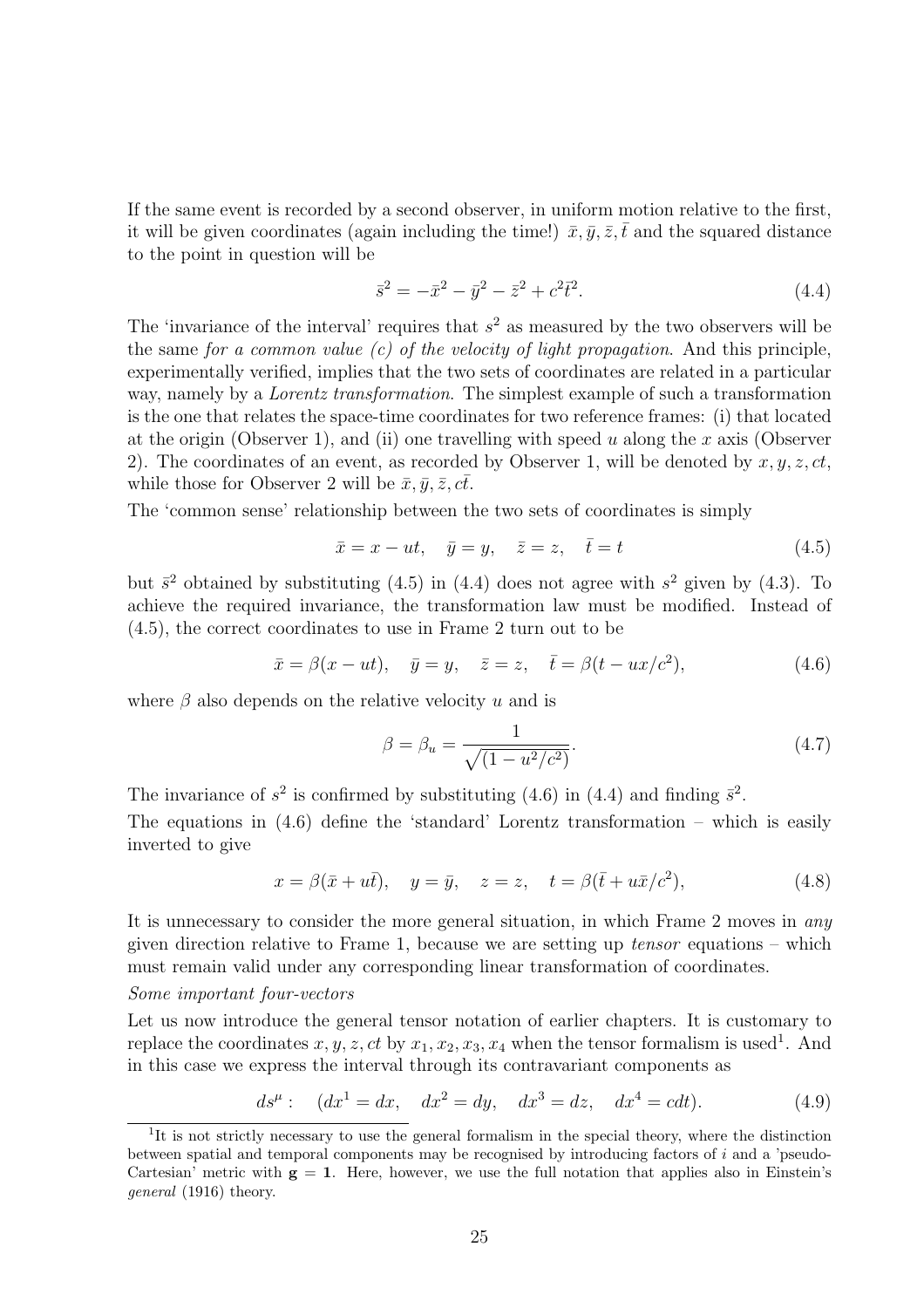This choice will set the pattern for all subsequent transformation equations, as in previous Chapters; and covariant components may be obtained from it by lowering the indices using the metric tensor (4.2),  $dx_{\mu} = g_{\mu\nu} dx^{\nu}$ . Thus, the interval will have corresponding covariant components

$$
ds_{\mu}
$$
:  $(dx_1 = -dx, dx_2 = -dy, dx_3 = -dz, dx_4 = cdt).$  (4.10)

It is important to note that the proper time interval defined in (4.1) et seq has a special significance: A clock at rest relative to the the moving Frame 2 will show time  $\bar{t}$  and, since its relative coordinates are constant (it is moving with the frame),  $d\bar{x} = d\bar{y} = d\bar{z} = 0$  and thus  $c^2 d\tau^2$  will coincide with  $c^2 d\bar{t}^2$ . This is true for any frame whose clock is at rest; and allows us to define immediately a velocity four-vector, for Frame 1, whose components will be

$$
v^{\mu} = \frac{dx^{\mu}}{d\tau} = \frac{dx^{\mu}}{dt}\frac{dt}{d\tau} = \beta \frac{dx^{\mu}}{dt}
$$
\n(4.11)

– since dt(Frame 1, clock at rest)=  $\beta d\tau$ , from (4.8), and hence  $dt/d\tau = \beta$ . The velocity four-vector will thus be, using a dot to indicate a time derivative,

$$
v^{\mu}: \quad (v^{1} = \beta \dot{x}^{1}, \quad v^{2} = \beta \dot{x}^{2}, \quad v^{3} = \beta \dot{x}^{3}, \quad v^{4} = \beta c). \tag{4.12}
$$

Similarly, for a particle with a postulated 'rest mass'  $m_0$  (assumed to be an invariant natural characteristic), one may define a momentum four-vector, by multiplying (4.12) by  $m_0$ . Thus,

$$
p^{\mu}: \quad (p^1 = m_0 \beta \dot{x}^1, \quad p^2 = m_0 \beta \dot{x}^2, \quad p^3 = m_0 \beta \dot{x}^3, \quad p^4 = m_0 \beta c). \tag{4.13}
$$

For a particle at rest in Frame 2 its momentum relative to Frame 1 will be  $p<sup>1</sup>$  with  $\dot{x}^1 = u$ : and evidently the quantity

$$
m = m_0 \beta = \frac{m_0}{\sqrt{(1 - u^2/c^2)}}
$$
(4.14)

will be an 'apparent mass' for Observer 1. The mass of a particle, moving relative to the observer, thus increases with its velocity, becoming infinite as  $u$  approaches  $c$ . On the other hand, when  $u \ll c$ , it follows that

$$
m = m_0 \beta \approx m_0 \left(1 + \frac{1}{2} u^2/c^2\right) = m_0 + \left(\frac{1}{2} m_0 u^2\right)/c^2 \tag{4.15}
$$

and consequently that the classical kinetic energy  $\frac{1}{2}m_0u^2$  makes a contribution to the mass. If we introduce Einstein's famous mass-energy relation,  $E = mc^2$ , this last result suggests that

$$
E = mc^2 = m_0 c^2 + \frac{1}{2} m_0 u^2 + \dots
$$
 (4.16)

The four-vector in  $(4.13)$  is thus an *energy-momentum four-vector*, whose fourth component is

$$
p^4 = m_0 \beta c = E/c.
$$
 (4.17)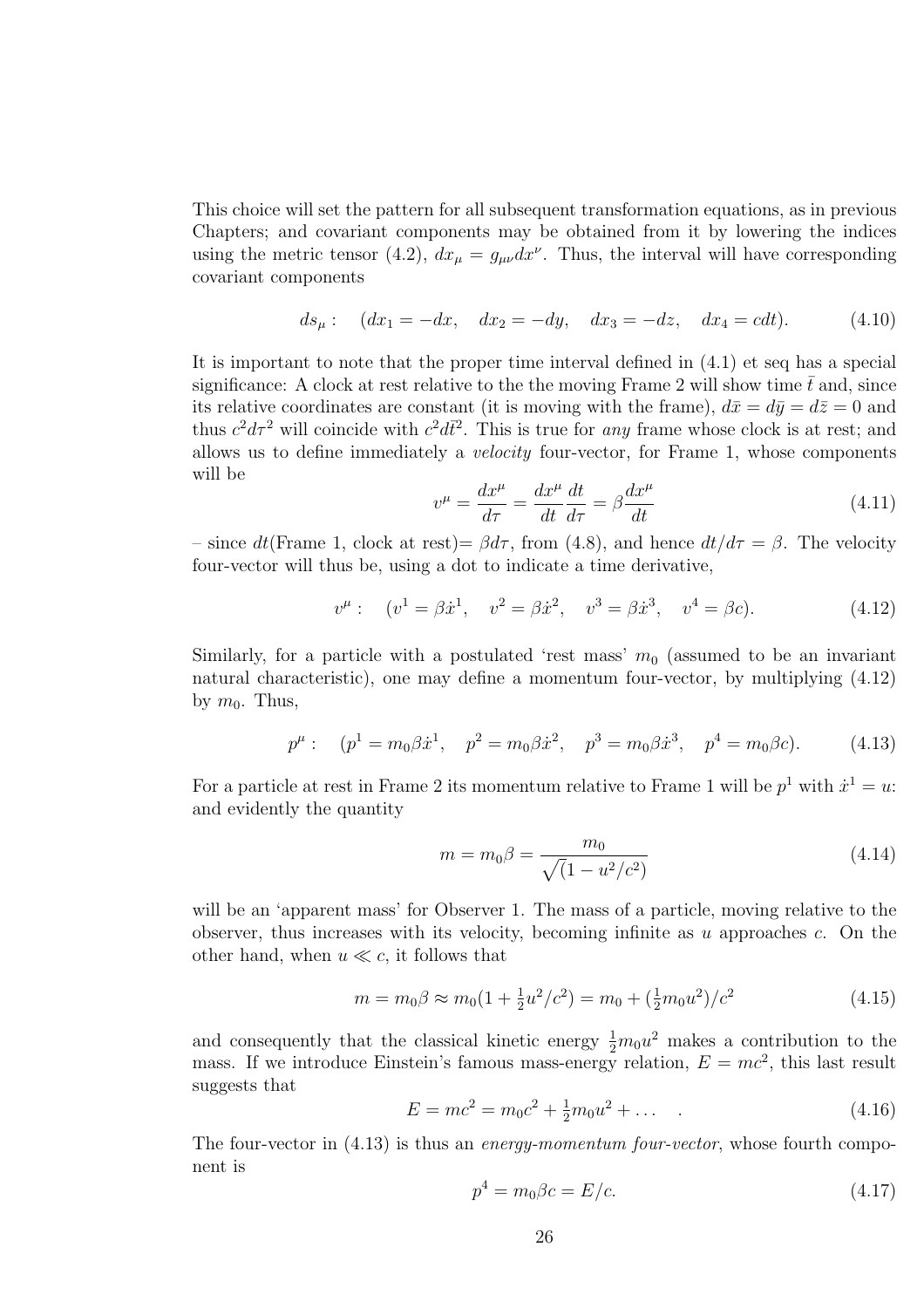Before introducing electromagnetic four-vectors, we recall that the differential operators  $D_{\mu} = \partial/\partial x_{\mu}$  follow the covariant transformation (see xxx), and accordingly may be displayed as

$$
\mathsf{D}_{\mu}:\quad\left(\mathsf{D}_{1}=+\frac{\partial}{\partial x_{1}},\quad\mathsf{D}_{2}=+\frac{\partial}{\partial x_{2}},\quad\mathsf{D}_{3}=+\frac{\partial}{\partial x_{3}},\quad\mathsf{D}_{4}=\frac{\partial}{\partial x_{4}}\right),\tag{4.18}
$$

where, since  $dx_4 = cdt$ , it follows that

$$
D_4 = D^4 = \frac{1}{c} \frac{\partial}{\partial t}.
$$
\n(4.19)

It is also clear that a four-dimensional equivalent of the operator  $\nabla^2$  may be formed by contraction: it is  $\bar{\mathbb{L}}^2$ , defined as  $\bar{\mathbb{L}}^2 = D_\mu D^\mu$ , where the contravariant  $D^\mu$  is obtained by raising the index in the usual way. Thus

$$
\bar{\Box}^2 = -\frac{\partial^2}{\partial x^2} - \frac{\partial^2}{\partial x^2} - \frac{\partial^2}{\partial x^2} + \frac{1}{c^2} \frac{\partial^2}{\partial t^2} = -\nabla^2 + \frac{1}{c^2} \frac{\partial^2}{\partial t^2}.
$$
\n(4.20)

### 4.2 Tensor form of Maxwell's equations

Let us start from the three-dimensional Cartesian forms of the equations for the magnetic field due to a system of moving charges. The aim will be simply to cast the equations in a very succinct form by introducing four-vector notation and then to demonstrate that they are already Lorentz invariant.

In free space, the electromagnetic field at any point may be specified by giving the components  $(E_x, E_y, E_z)$  of the *electric field strength* **E**, together with those of the *magnetic* flux density **B** (namely,  $B_x, B_y, B_z$ ). We shall employ SI units throughout and use, where appropriate, the notation of elementary vector analysis. The differential equations satisfied by the fields, relating them to the electric charges and currents which produce them, are as follows:

$$
\operatorname{div} \mathbf{E} = \epsilon_0 \rho, \quad (a) \qquad \operatorname{curl} \mathbf{E} = -\frac{\partial \mathbf{B}}{\partial t}, \quad (b) \tag{4.21}
$$

where  $\rho$  is the *electric charge density* (charge per unit volume) at the field point, and

$$
\operatorname{div} \mathbf{B} = 0, \quad (a) \qquad \operatorname{curl} \mathbf{B} = \frac{1}{c^2} \frac{\partial \mathbf{E}}{\partial t} + \mu_0 \mathbf{J}, \quad (b) \tag{4.22}
$$

where  $J$  is the *electric current density* (a three-component vector density). The constants  $\epsilon_0$  and  $\mu_0$  are, respectively, the *permittivity* and the *permeability* of free space. It is shown in all standard textbooks that the fields propagate with a velocity  $c$  given by

$$
c^2 = (\epsilon_0 \mu_0)^{-1}.
$$
\n(4.23)

It is also known that the fields may be derived from a scalar (electric) potential  $\phi$  and a (magnetic) vector potential A, according to

$$
\mathbf{E} = -\text{grad}\,\phi - \frac{\partial \mathbf{A}}{\partial t}, \quad (a) \qquad \mathbf{B} = \text{curl}\,\mathbf{A}; \quad (b) \tag{4.24}
$$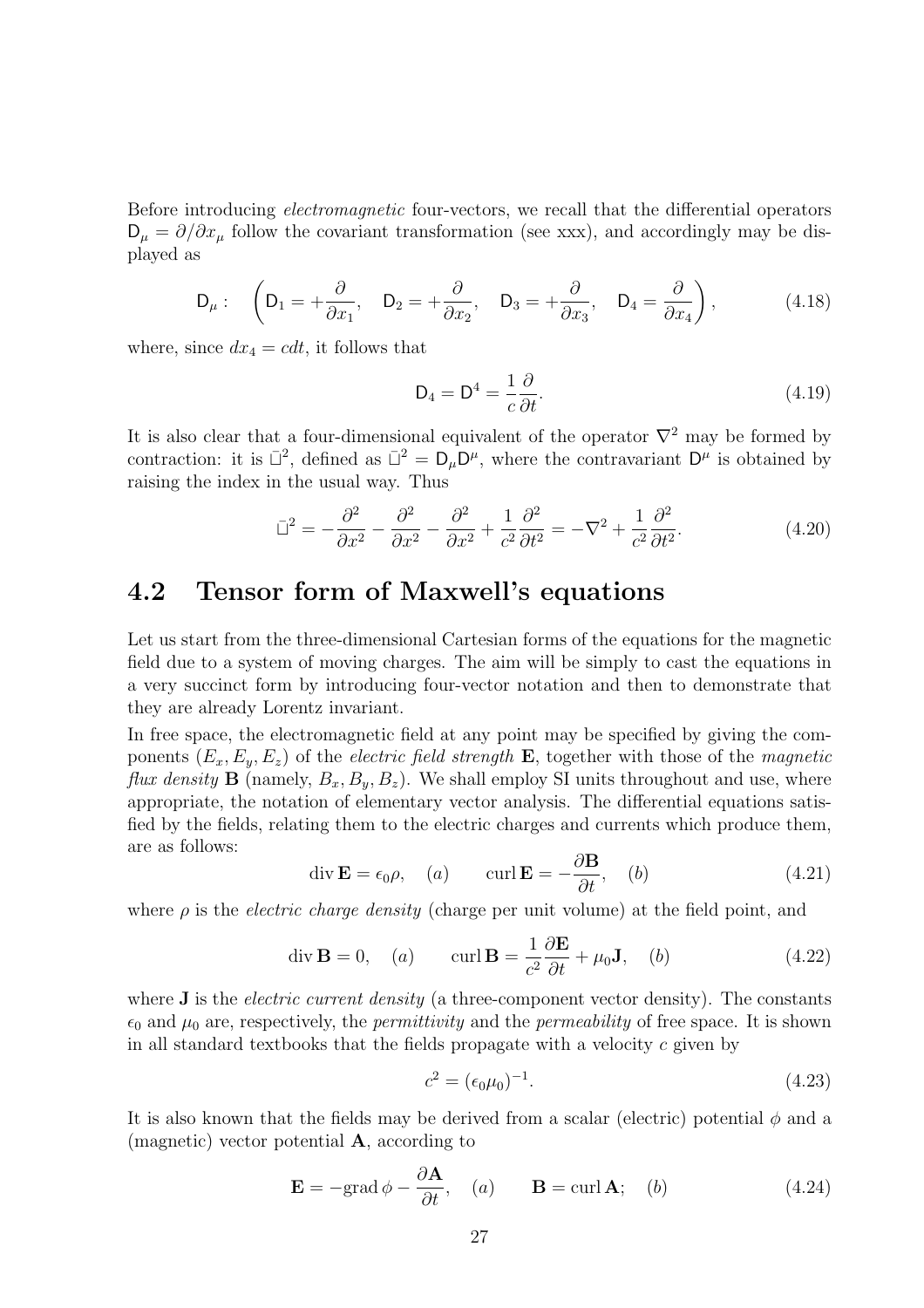and the potentials may be assumed, with no loss of generality, to satisfy the equation

$$
\operatorname{div} \mathbf{A} + \frac{1}{c^2} \frac{\partial \phi}{\partial t} = 0. \tag{4.25}
$$

This equation corresponds to use of a particular 'gauge' in defining the potentials (the Lorentz gauge), which will be assumed throughout.

In terms of the potentials, the key equations  $(4.21)a$ ,b and  $(4.22)a$ ,b, may be presented in the alternative forms

$$
\nabla^2 \phi - \frac{1}{c^2} \frac{\partial^2 \phi}{\partial t^2} = -\epsilon_0 \rho, \qquad (4.26)
$$

$$
\nabla^2 \mathbf{A} - \frac{1}{c^2} \frac{\partial^2 \mathbf{A}}{\partial t^2} = -\mu_0 \mathbf{J}.
$$
 (4.27)

Let us now replace the vectors  $J$  and  $A$  by new *four-vectors*, with contravariant components

$$
J^{\mu}: \quad (J^{1} = J_{x}, J^{2} = J_{y}, J^{3} = J_{z}, J^{4} = c\rho) \tag{4.28}
$$

and

$$
A^{\mu}: (A^{1} = A_{x}, A^{2} = A_{y}, A^{3} = A_{z}, A^{4} = \phi/c).
$$
 (4.29)

The three-divergence div  $\bf{A}$ , which appears in (4.25), may clearly be written as a contracted tensor product div  $\mathbf{A} = \mathsf{D}_{\mu} A^{\mu}$  ( $\mu = 1, 2, 3$ ), the contraction being restricted to the first three components in (4.28): thus

$$
\operatorname{div} \mathbf{A} = \mathsf{D}_{\mu} A^{\mu} \frac{\partial}{\partial x} A_x + \frac{\partial}{\partial y} A_y + \frac{\partial}{\partial z} A_z.
$$

But now we may define a *four*-divergence, distinguished by an upper-case "D", and contract over all components in (4.18) and (4.28) to obtain

Div 
$$
\mathbf{A} = \mathbf{D}_{\mu} A^{\mu} = \frac{\partial}{\partial x} A_x + \frac{\partial}{\partial y} A_y + \frac{\partial}{\partial z} A_z + \frac{1}{c} \frac{\partial}{\partial t} \left( \frac{\phi}{c} \right),
$$
 (4.30)

the  $D_4$  component being defined in  $(4.19)$ . Consequently,

$$
\text{Div } \mathbf{A} = \mathsf{D}_{\mu} A^{\mu} = \text{div } \mathbf{A} + \frac{1}{c^2} \frac{\partial \phi}{\partial t}.
$$
 (4.31)

The choice of the fourth component in (4.30) is thus appropriate: on putting  $Div \mathbf{A} = 0$ we retrieve equation (4.25), which relates the potentials, in the form  $D_u A^{\mu} = 0$ . As this is a tensor equation its form will be left unchanged by any transformation that leaves the metric invariant.

Next we define the antisymmetric rank-2 four-tensor (first lowering the indices on  $A^{\mu}$ )

$$
F_{\mu\nu} = \mathsf{D}_{\mu}A_{\nu} - \mathsf{D}_{\nu}A_{\mu} \quad (\mu, \nu = 1, 2, 3, 4)
$$
 (4.32)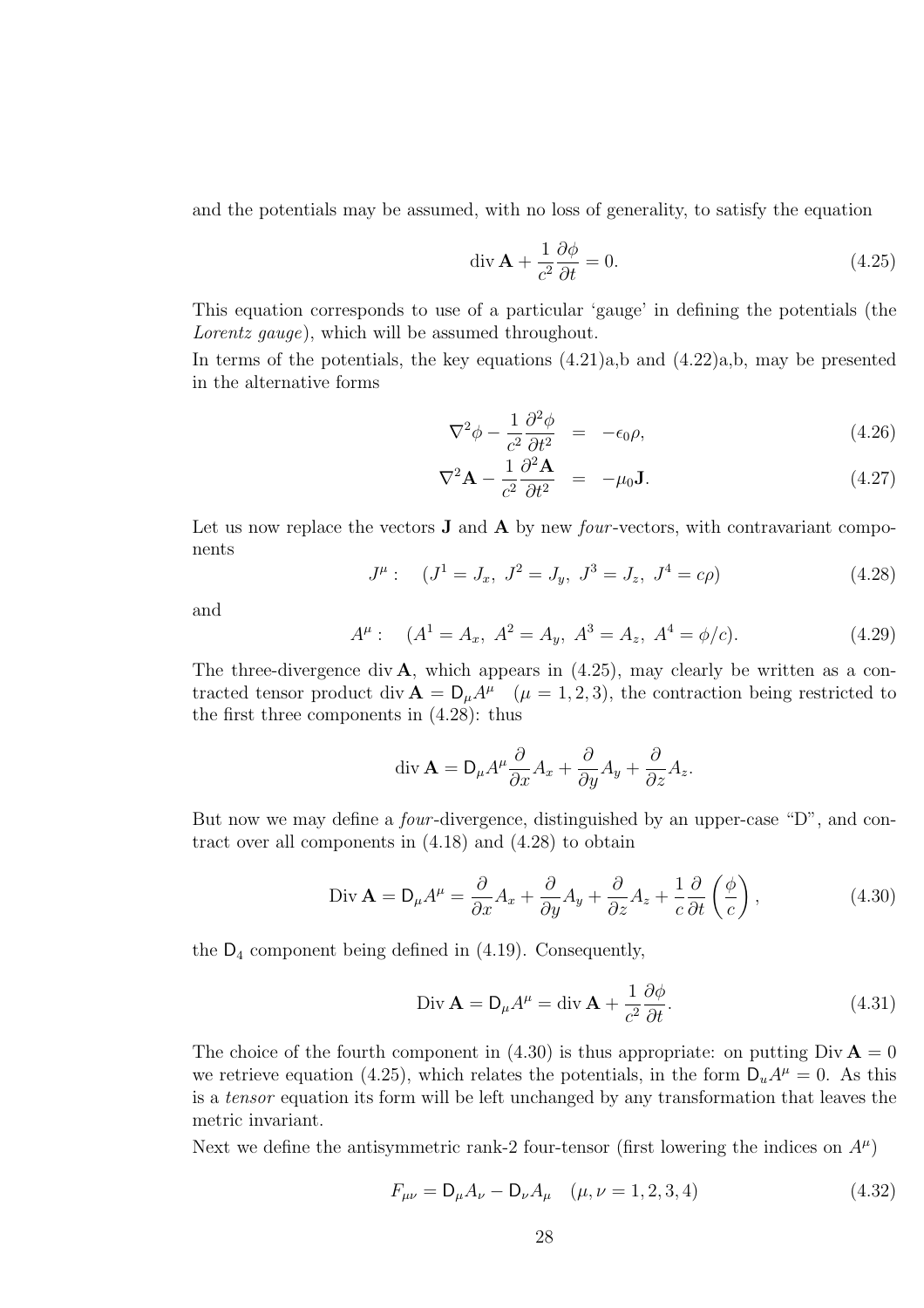and interpret particular components by referring to the three-space equations. Evidently, since  $\partial/\partial x_4 = (1/c)\partial/\partial t$ ,

$$
F_{41} = \frac{1}{c} \frac{\partial}{\partial t} (-A_x) - \frac{\partial}{\partial x} \left( \frac{\phi}{c} \right) = \frac{1}{c} \left( -\frac{\partial A_x}{\partial t} - \frac{\partial \phi}{\partial x} \right) = \left( \frac{E_x}{c} \right)
$$

by virtue of  $(4.24)$ a; and in the same way it appears that  $F_{42} = E_y/c$ ,  $F_{43} = E_z/c$ . If the  $F_{\mu\nu}$  are set out in a 4 × 4 matrix, the last row ( $\mu = 4$ ) will contain elements  $E_x/c$ ,  $E_y/c$ ,  $E_z/c$ , 0; and similarly the last column will contain the same elements with a sign reversal (the matrix being antisymmetric).

Next consider the case  $\mu, \nu < 4$ : the components may then be identified with *magnetic* field components. Thus, for example,

$$
F_{12} = \frac{\partial}{\partial x}(-A_y) - \frac{\partial}{\partial y}(-A_x) = -B_z,
$$

as follows from  $(4.24)$ b and the three-space definition of curl **A**. In the same way we find  $F_{13} = B_y$  and  $F_{23} = -B_x$ .

The full matrix  **thus has elements** 

$$
F_{\mu\nu} = \begin{pmatrix} 0 & -B_z & +B_x & -E_x/c \\ +B_z & 0 & -B_x & -E_y/c \\ -B_x & +B_x & 0 & -E_z/c \\ E_x/c & E_y/c & E_z/c & 0 \end{pmatrix}.
$$

The corresponding contravariant tensor will be  $F^{\mu\nu} = g^{\mu\rho} g^{\nu\sigma} F_{\rho\sigma}$ : its upper left-hand block is identical with that of  $F_{\mu\nu}$  but the last row and column are changed in sign. From the electro-magnetic field tensors  $F_{\mu\nu}$  and  $F^{\mu\nu}$  we can easily express all the Maxwell equations in a succinct tensor form.

First we recall that the equations in  $(4.21)$  and  $(4.22)$  involve not only the fields **E** and **B** themselves but also their divergence and curl; and they also involve  $\rho$  and **J**, which are collected in the charge-current four-vector (4.28).

Let us now define two new tensors, by combining the differential operators  $D_m u$  with the field tensors:

$$
X_{\lambda\mu\nu} = \mathsf{D}_{\lambda}F_{\mu\nu} + \mathsf{D}_{\mu}F_{\nu\lambda} + \mathsf{D}_{\nu}F_{\lambda\mu} \quad Y^{\mu} = \mathsf{D}_{\lambda}, \qquad Y^{\mu} = \mathsf{D}_{\lambda}F^{\lambda\mu}.
$$
 (4.33)

The first of these,  $X_{\lambda\mu\nu}$ , is a rank-3 covariant tensor, sometimes called the "cyclic curl" (the indices in the three terms following the cyclic order  $\lambda \mu \nu \rightarrow \mu \nu \lambda \rightarrow \nu \lambda \mu$ ). The second, after the contraction over  $\lambda$ , is evidently a rank-1 contravariant vector. Again, one can evaluate particular components and establish their meaning by comparison with the Maxwell equations.

For example, putting  $\lambda \mu \nu = 123$ ,

$$
X_{123} = \mathsf{D}_1 F_{23} + \mathsf{D}_2 F_{31} + \mathsf{D}_3 F_{12} = \frac{\partial}{\partial x} (-B_x) + \frac{\partial}{\partial y} (-B_y) + \frac{\partial}{\partial z} (-B_z) = -\text{div } \mathbf{B},
$$